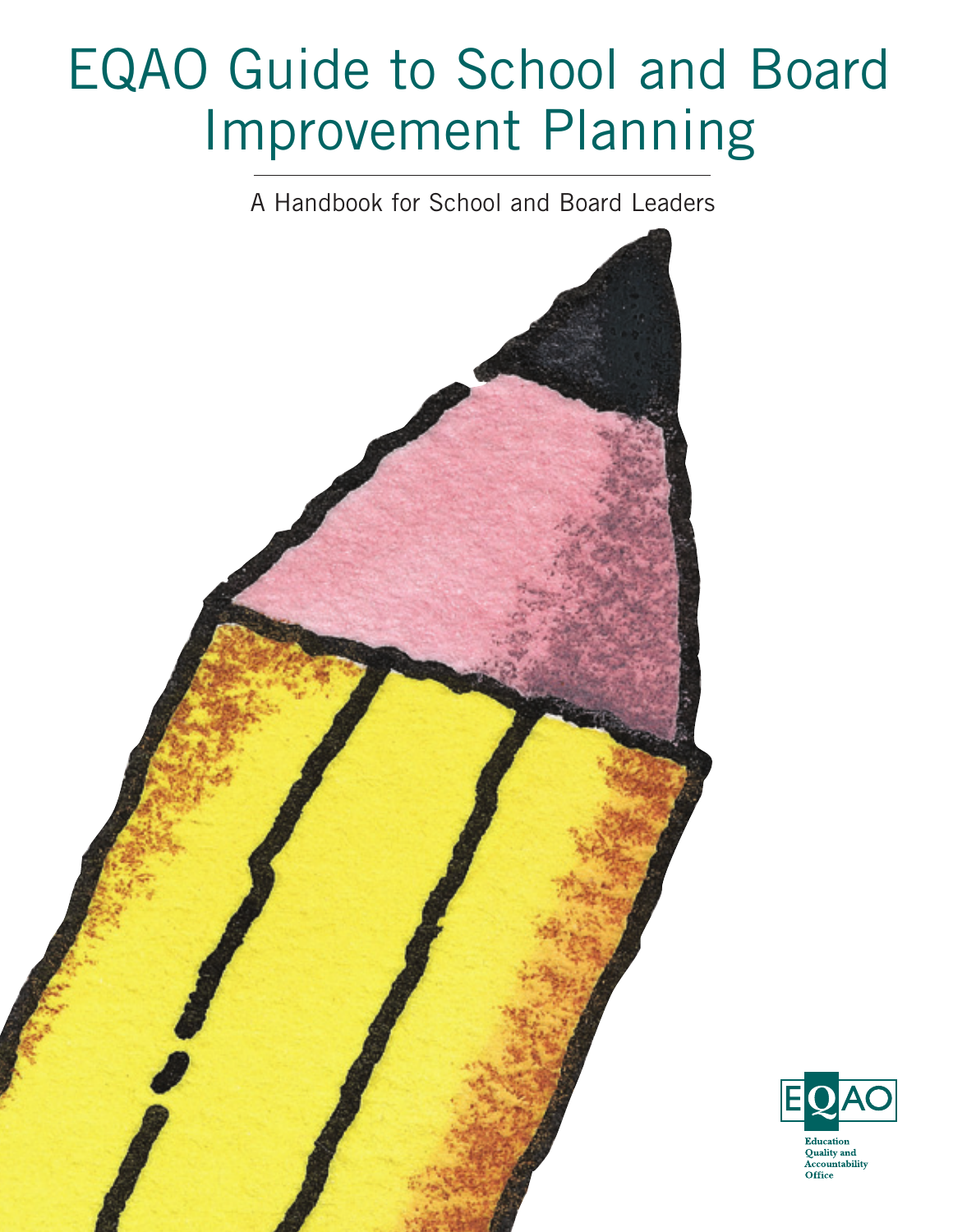#### **EQAO Guide to School and Board Improvement Planning**

A Handbook for School and Board Leaders

#### **Education Quality and Accountability Office**

2 Carlton Street, Suite 1200 Toronto, Ontario M5B 2M9

REVISED MARCH 2005

ISBN: 0-7794-7841-X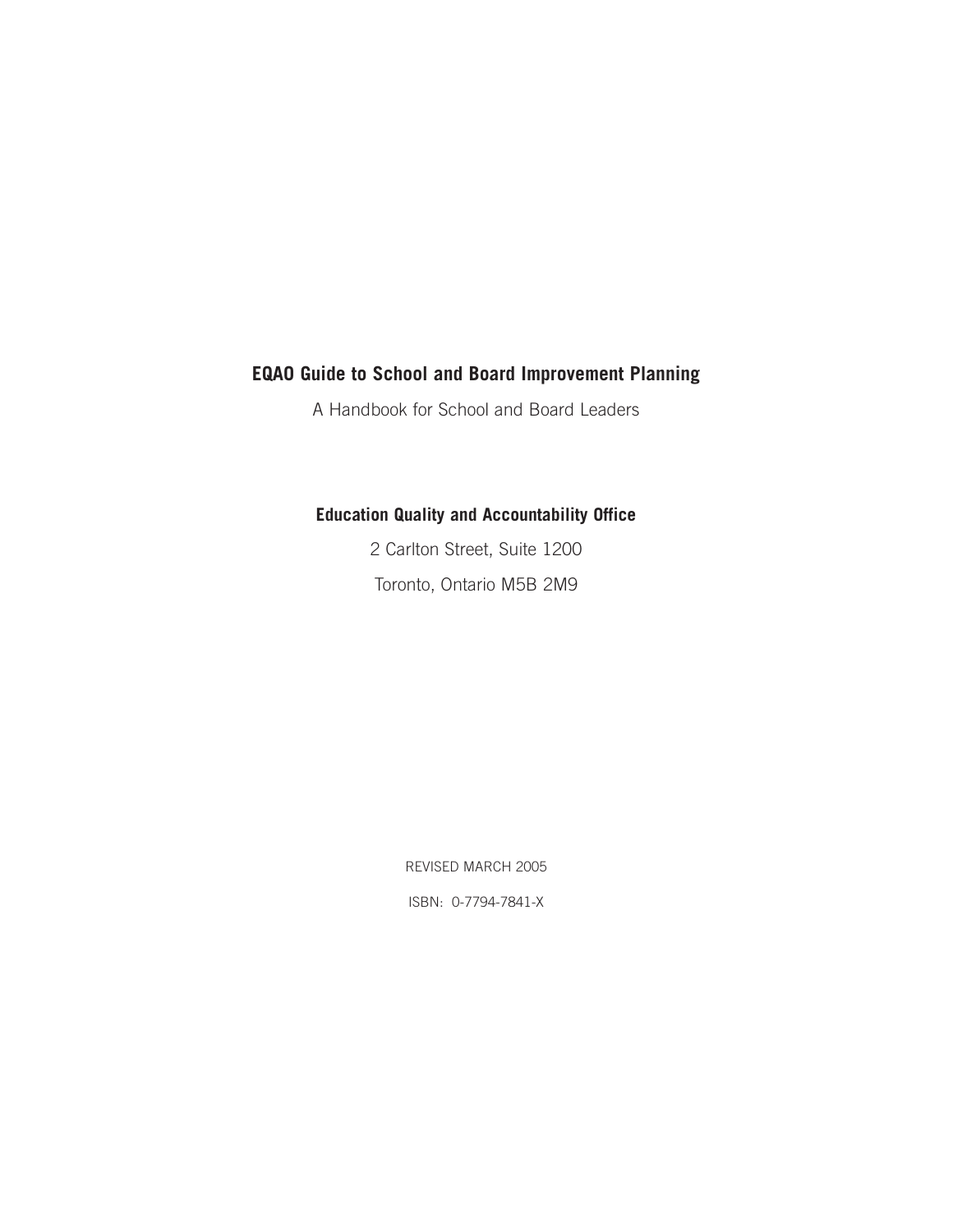# **Contents**

# **INTRODUCTION**

*Purpose of this guide Who this guide is for Making the most of this guide Help us improve this guide*

## **IMPROVEMENT PLANNING: AN OVERVIEW**

*Roles and responsibilities*

#### **FIVE STEPS TO EFFECTIVE IMPROVEMENT PLANNING**

- *Step 1: Ownership*
- *Step 2: Understanding and focusing*
- *Step 3: Accountability*
- *Step 4: Planning for improvement*
- *Step 5: Ongoing impact*

## **THE IMPROVEMENT PLANNING TOOLKIT**

- *References and resources*
- *Data analysis: a sample process*
- *The school team: understanding data*
- *Self-evaluation: a best-practices checklist*
- *Improvement planning template*

## **READER RESPONSE FORM**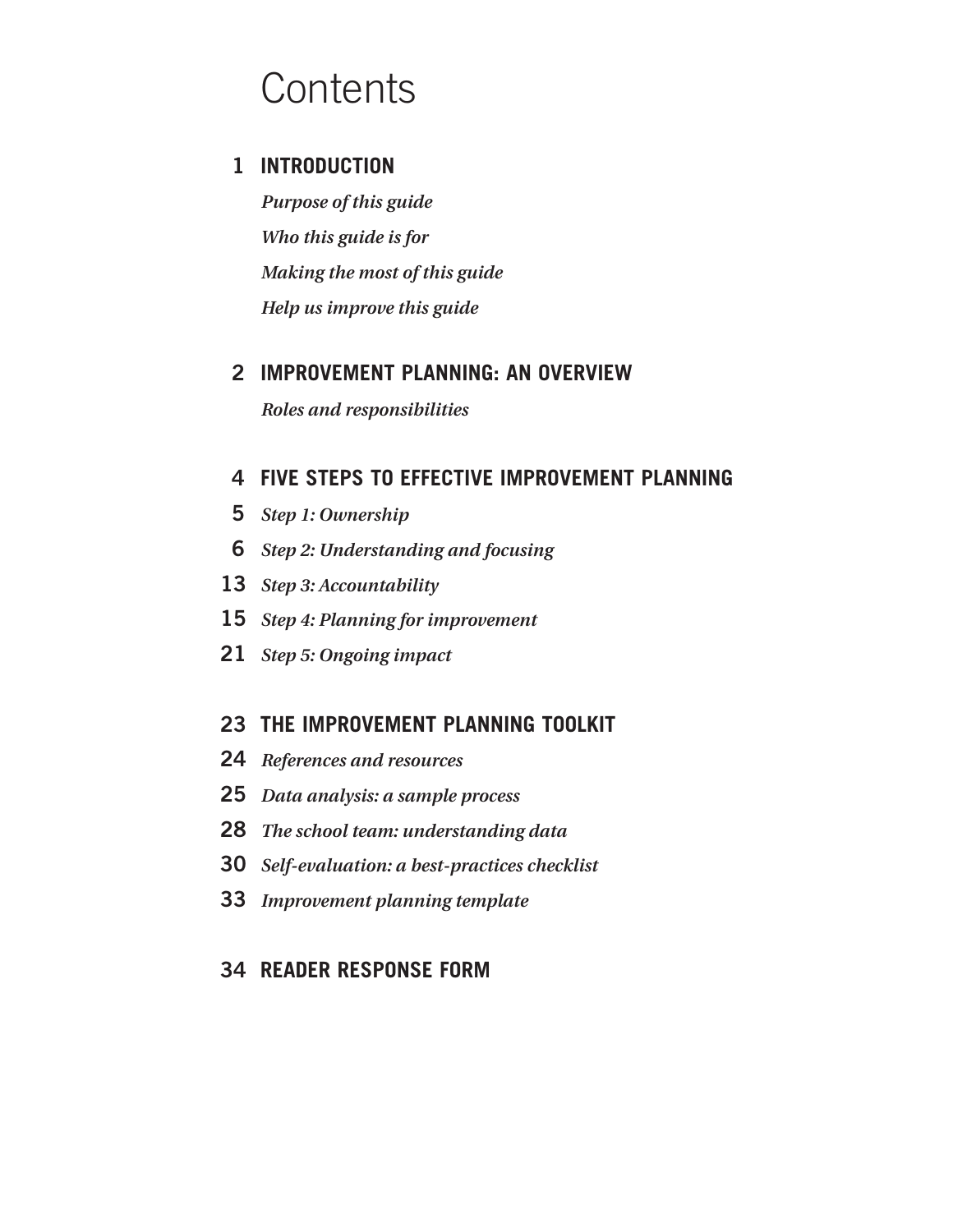# Introduction

*Welcome to the* EQAO Guide to School and Board Improvement Planning*. In this guide, you'll find detailed guidelines, tips and techniques for effectively and efficiently developing and implementing improvement plans at both the school and board levels.*

## **Purpose of this guide**

This guide presents a framework for improvement planning. It

- outlines the characteristics of successful improvement planning;
- describes in detail a five-step planning process;
- provides suggestions and resources for effective data management and analysis and for planning and communication and
- includes an "Improvement Planning Toolkit" with practical resources and templates you can use during planning and implementation.

# **Who this guide is for**

This guide is for professionals in the education field, in particular those who are responsible for, or involved in, the development of school and board improvement plans.

While this guide may be of interest and value to the non-professional reader, it assumes a working knowledge of Ontario's education system, student achievement indicators, school and board administrative practices, and the principles of effective teaching and assessment.

# **Making the most of this guide**

We have provided useful information tools throughout the text:

**TIPS** to use in the planning process

**BEST PRACTICES** from schools and boards across Ontario

**RESOURCES** that supplement the information in this guide

We recommend that all school and board staff involved in the planning process be given a copy of the guide or access to it via the Web, and be encouraged to use it.

# **Help us improve this guide**

Share your comments with us by using the reader response form on page 35.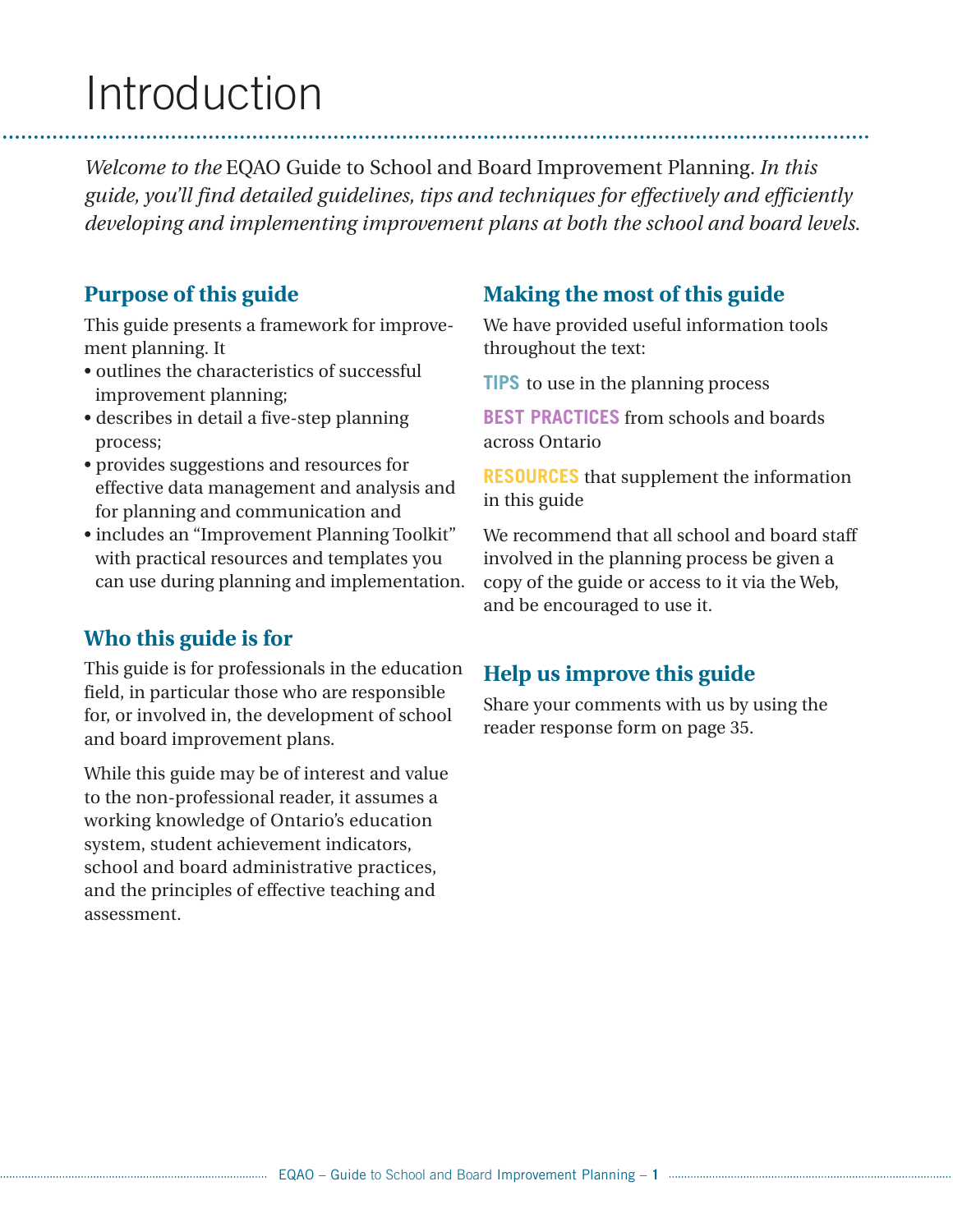# Improvement planning: an overview

*Research indicates that, while factors such as socio-economic status and preparedness to learn affect student achievement, schools have a significant influence on student growth.*

*Planning for improvement is a disciplined process through which school communities and boards reflect on relevant information about both context and achievement and design strategies for enhancing those areas that can be positively influenced.*

*The true measure of improvement planning effectiveness, of course, is the degree to which improvement planning, implementation and monitoring produce positive changes in student achievement and growth over time.*

# **Roles and responsibilities**

The improvement planning process is both a local and a province-wide initiative, involving education partners at every level of the education system:

- school teams, who develop school improvement plans in conjunction with parent councils;
- school boards, which develop board-wide plans;
- EQAO, which provides schools and boards with information about student achievement and makes recommendations to the education community for the improvement of teaching and learning and
- the Ministry of Education, which sets provincial policy and provides a range of supports to enhance teaching and learning.

Schools and boards do not operate in isolation. Improvement planning is most successful when

• school and classroom-based plans and initiatives are closely aligned with board-level plans and

**TIP**

• school and board plans are aligned with province-wide policies, initiatives and achievement targets.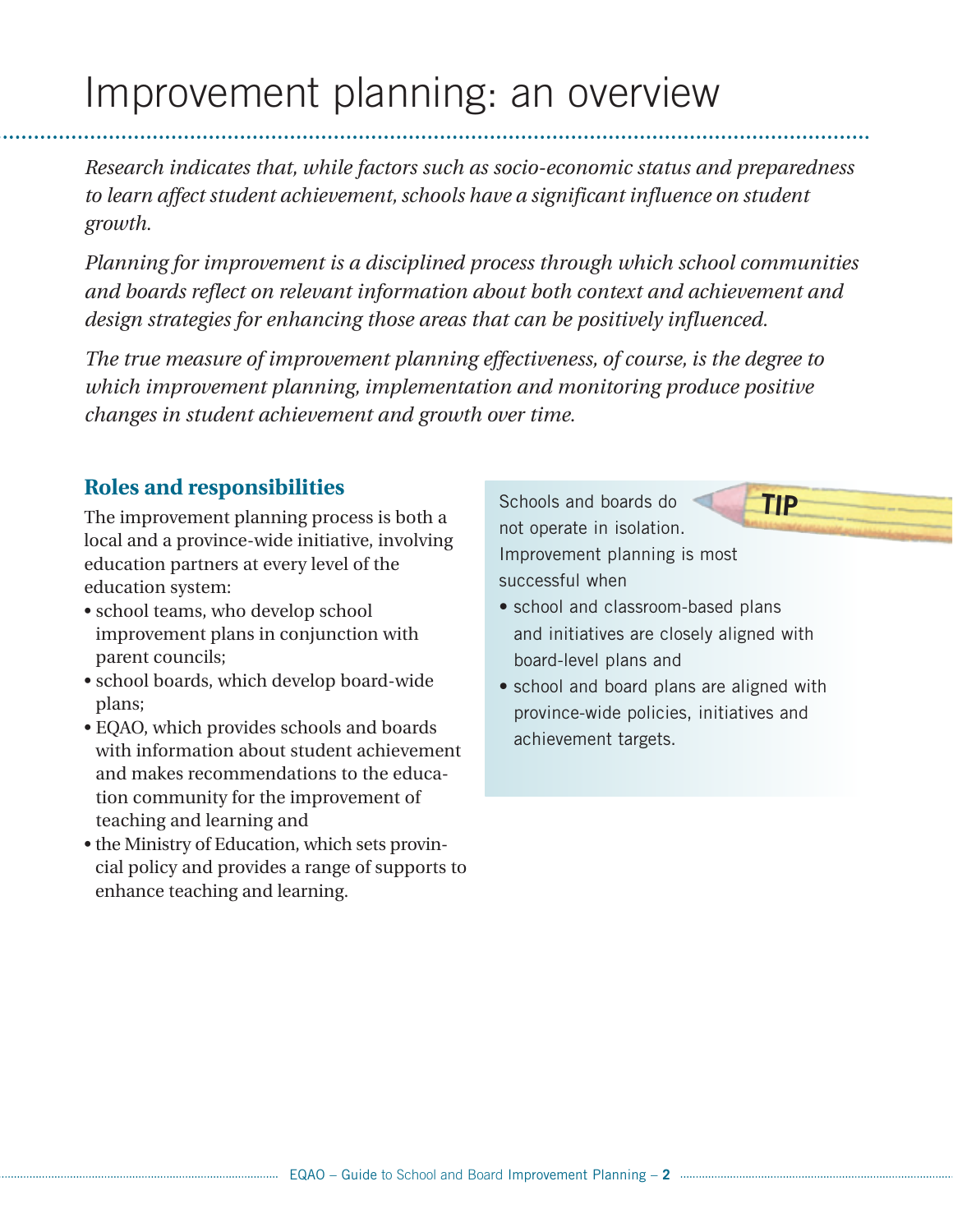#### **The role of EQAO**

The Education Quality and Accountability Office (EQAO) was established in 1996 as an arm's-length agency of the provincial government to assist in improving the quality and accountability of Ontario's public education system by

- designing and implementing a comprehensive program of student assessment that addresses government-established curriculum expectations;
- using the results of province-wide assessments to measure the quality of education in Ontario;
- reporting to the Minister of Education, the education community and the general public;
- advising the Minister of Education on assessment policy;
- leading Ontario's participation in national and international assessments;
- promoting research on best practices in assessment and accountability and
- conducting quality reviews in consultation with school boards.

#### **Assessment programs**

The current assessment programs developed and administered by EQAO are

- the Grade 3 and Grade 6 Assessments of Reading, Writing and Mathematics;
- the Grade 9 Assessment of Mathematics and
- the Ontario Secondary School Literacy Test (OSSLT), which students are first eligible to take in Grade 10.

EQAO also leads Ontario's participation in national and international assessments.

# **Education Quality Indicators Framework**

In addition to gathering data through these assessments, EQAO gathers data on contextual factors that research has demonstrated are related to student achievement. EQAO regularly gathers and reports on indicators at the elementary level and at the secondary level. For more information on the Education Quality Indicators Framework, visit the EQAO Web site, www.eqao.com.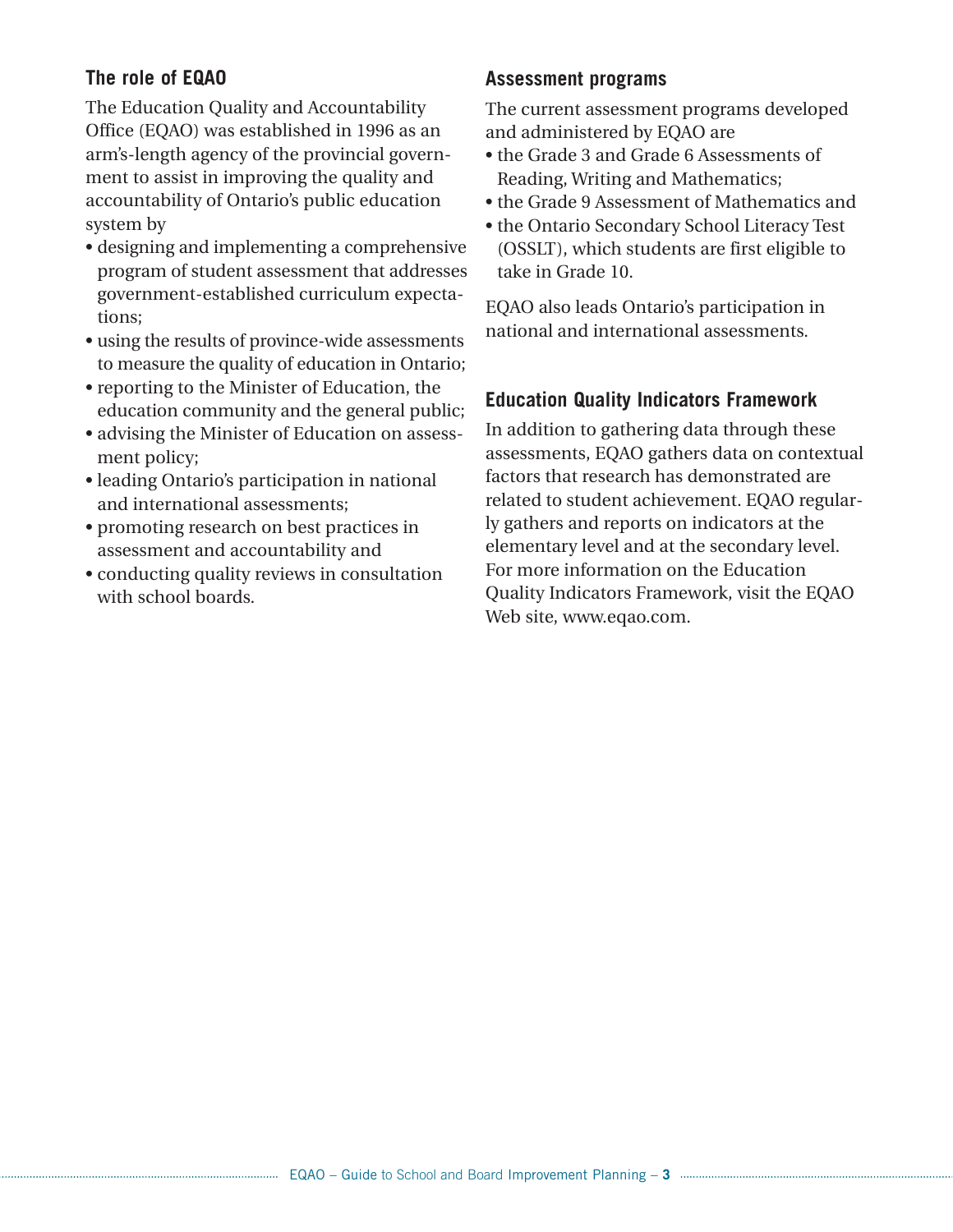# Five steps to effective improvement planning

*Improvement planning is a continuous and cyclical process of analysis, planning and implementation designed to enhance student achievement measurably over time. The planning process presented in this document provides schools and boards with a clear, straightforward and consistent model for approaching this process effectively and efficiently. Of course, you may wish to alter this model to suit local needs.*



While EQAO provides large-scale assessment data on student achievement, we encourage you to examine this data in the context of other data available to you, such as demographic information, classroom assessments, report card marks and results from attitude surveys, in order to identify areas for improvement. **TIP**

The recommendations in the EQAO provincial reports may also be a valuable reference.

. . . . . . . .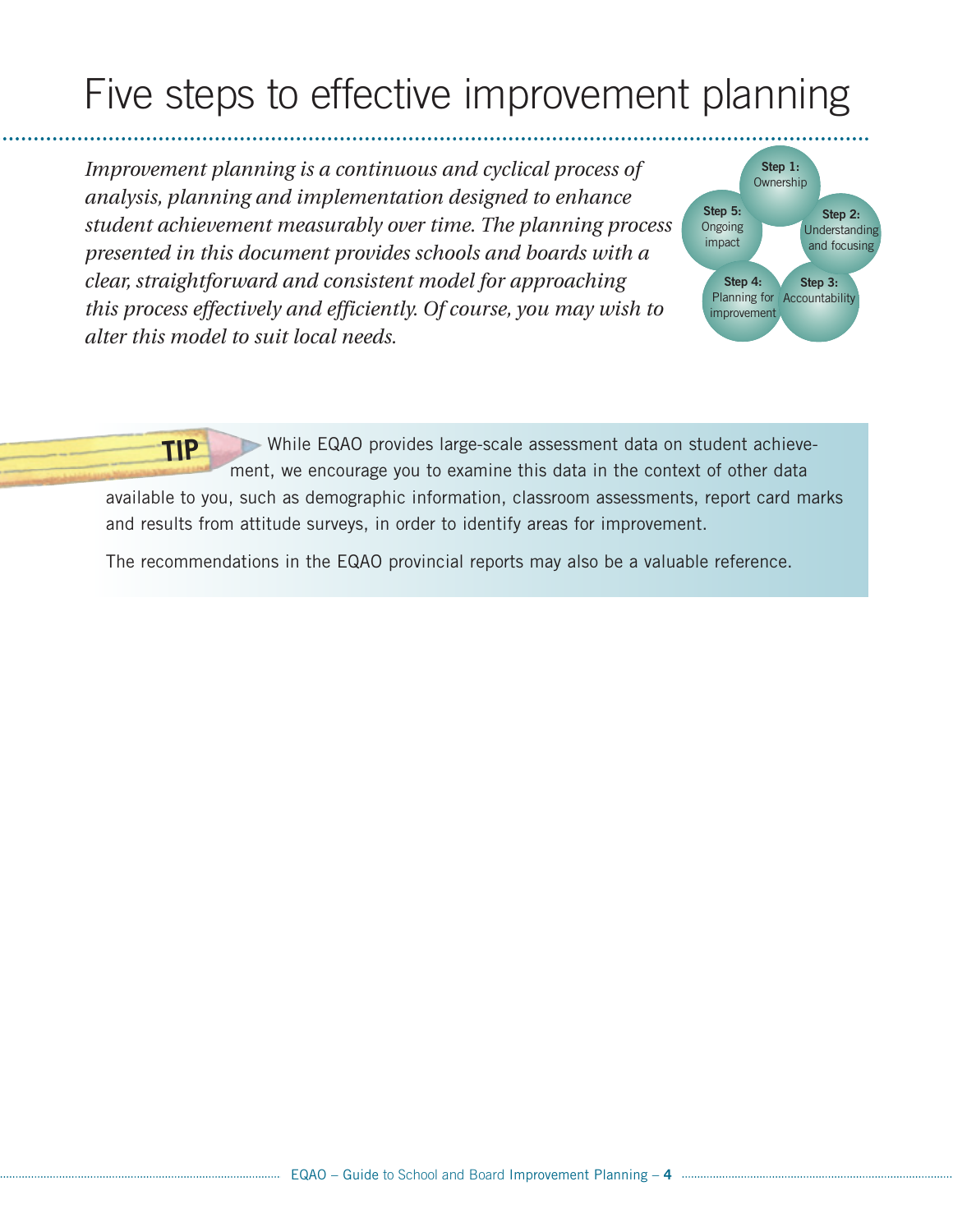# **Step 1: Ownership**



#### *Seeking the engagement of education partners*

Ensure representation from all parts of the system and community, including

- school council representatives;
- principals and vice-principals;
- teachers;
- parents:
- students;
- supervisory officers;
- centrally assigned resource staff and
- community members.

Shared responsibility and shared decision making are the cornerstones of successful planning.

When board and school staff develop improvement plans collaboratively with representatives of their school communities and school councils, they are more likely to engender a sense of shared responsibility and shared commitment to bringing about the required changes.

# **RESOURCES**

The Education

Improvement Commission (EIC) publication *School Improvement Planning: A Handbook for Principals, Teachers and School Councils* contains helpful information on identifying processes that will ensure equal participation and contribution by all members of an improvement planning committee.

*Leadership Capacity for Lasting School Improvement* by Linda Lambert (Association for Supervision and Curriculum Development, 2003) also describes in detail the important role of the principal in fostering this culture.

An exemplary plan will involve all education partners by

- ensuring that involving a variety of partners is a priority;
- including elementary and secondary schools and
- clarifying how all participants (stakeholders, educators and parents) are involved and what their role is in all five steps of the plan.

**BEST PRACTICES**

#### **A culture of continuous improvement**

Developing a culture of continuous improvement at both the school and board levels is critical. However, building this culture among a diverse group of representatives (from both the school and the board communities) requires skilled leadership.

#### **Seeking participation**

Each member of the household and the school community makes an important contribution to student learning. In fact, an effective planning process not only benefits from but requires their participation.

In seeking that participation, boards and schools should look for broad representation and willing support.

#### **Managing time**

Finding the time to engage meaningfully in the process of improvement planning may be challenging, especially at the school level.

Principals may want to discuss a variety of options with their school improvement team, including

- the use of supply teacher coverage;
- planning for the flexible or cross-grade grouping of students;
- creative use of staff or department/divisional meeting time;
- ad hoc working groups and
- breakfast and after-school meeting times.

Similarly, boards may consider arranging time for school teams to start this process in centralized sessions that may include training and support from central staff.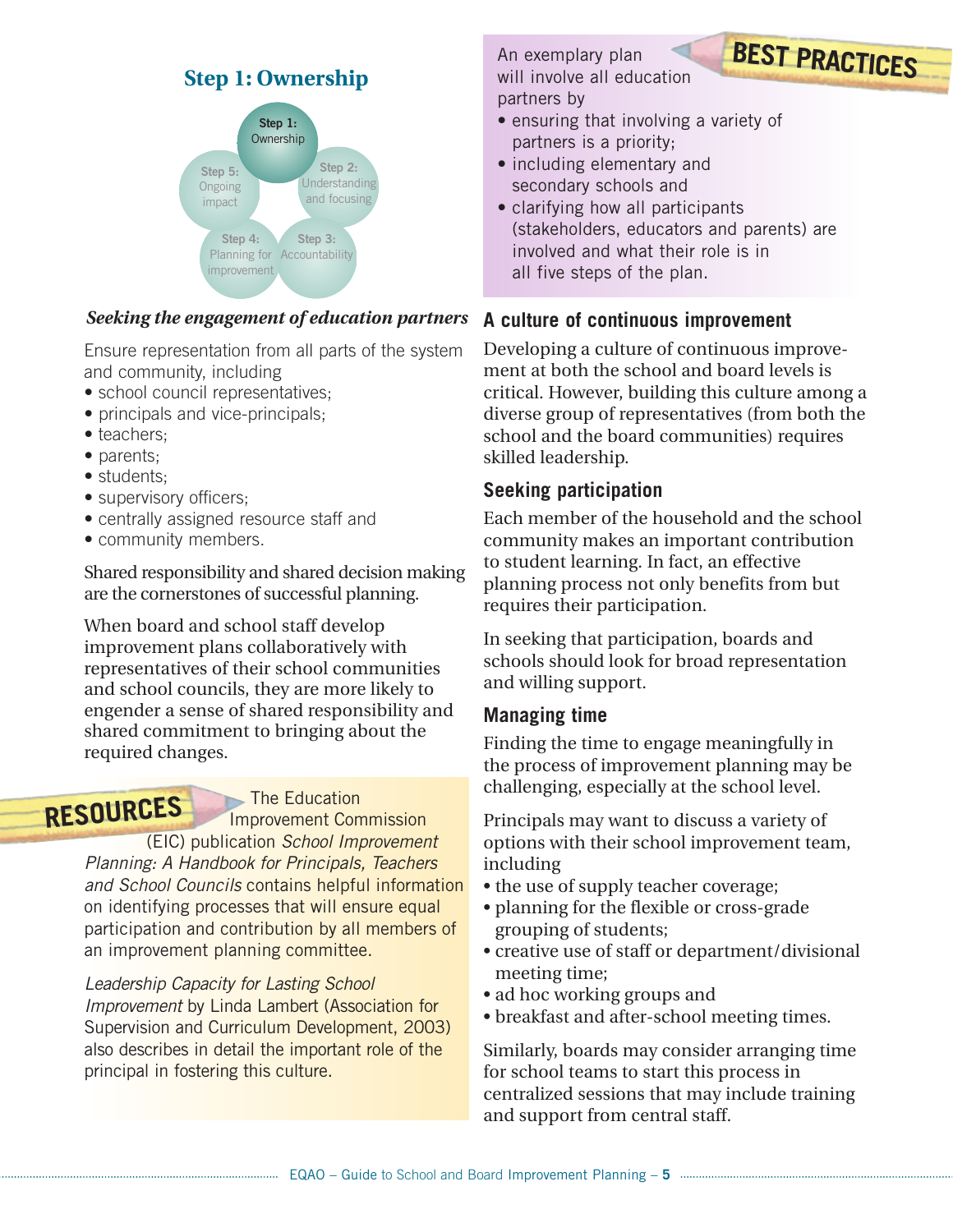# **Step 2: Understanding and focusing**



*Gathering, evaluating and interpreting the data*

- Examine provincial, school board and school results from EQAO assessments.
- Examine school-based data, such as board assessments and report card marks.
- Examine contextual information, such as that described in EQAO's Education Quality Indicators Framework.
- Develop school and board profiles.
- Relate EQAO assessment results to data from EQAO questionnaires and surveys, local research initiatives, and feedback from board staff, principals, teachers, school councils, parents and students.

## **Phase I: Data gathering**

Schools and boards have—and should use many types of data to support the improvement planning process.

**School and board data:** These may include report card information, attendance and suspension data, behaviour incident data and other relevant information. School-level data (such as homework completion or the number of books read) can also be gathered by school staff to support the planning process.

**Achievement information:** In addition to school-based data, schools and boards have access to achievement information from EQAO assessments. Achievement in the language and mathematics curricula is measured by EQAO assessments.

The EIC publications *School Improvement Planning: A Handbook for Principals, Teachers and School Councils* and *The Road Ahead IV: A Report on Improving Schools Through Greater Accountability* provide useful information on a variety of data sources. **RESOURCES**

**Contextual information:** Gathering contextual information is an important element in understanding and interpretating assessment results. The contextual framework is often referred to as a school or board "profile." The EIC publication *The Road Ahead IV* outlines a school and board profile process.

Many factors influence student learning, some of which are beyond the school's control. Student achievement is influenced, for example, by students' linguistic background and community socio-economic factors. Significant influences like these must not only be identified and measured but addressed through educational programs designed to maximize or mitigate their influence.

To understand the distinctive character of a school or board, it is necessary to understand its unique features and the characteristics of the community it serves. The analysis of multiple components is necessary to assess the education system in context and determine the policies and programs needed to improve student learning.

School and board profiles developed using an appropriate model (such as EQAO's Education Quality Indicators Framework) are an effective means of organizing these components.

EQAO – Guide to School and Board Improvement Planning – **6**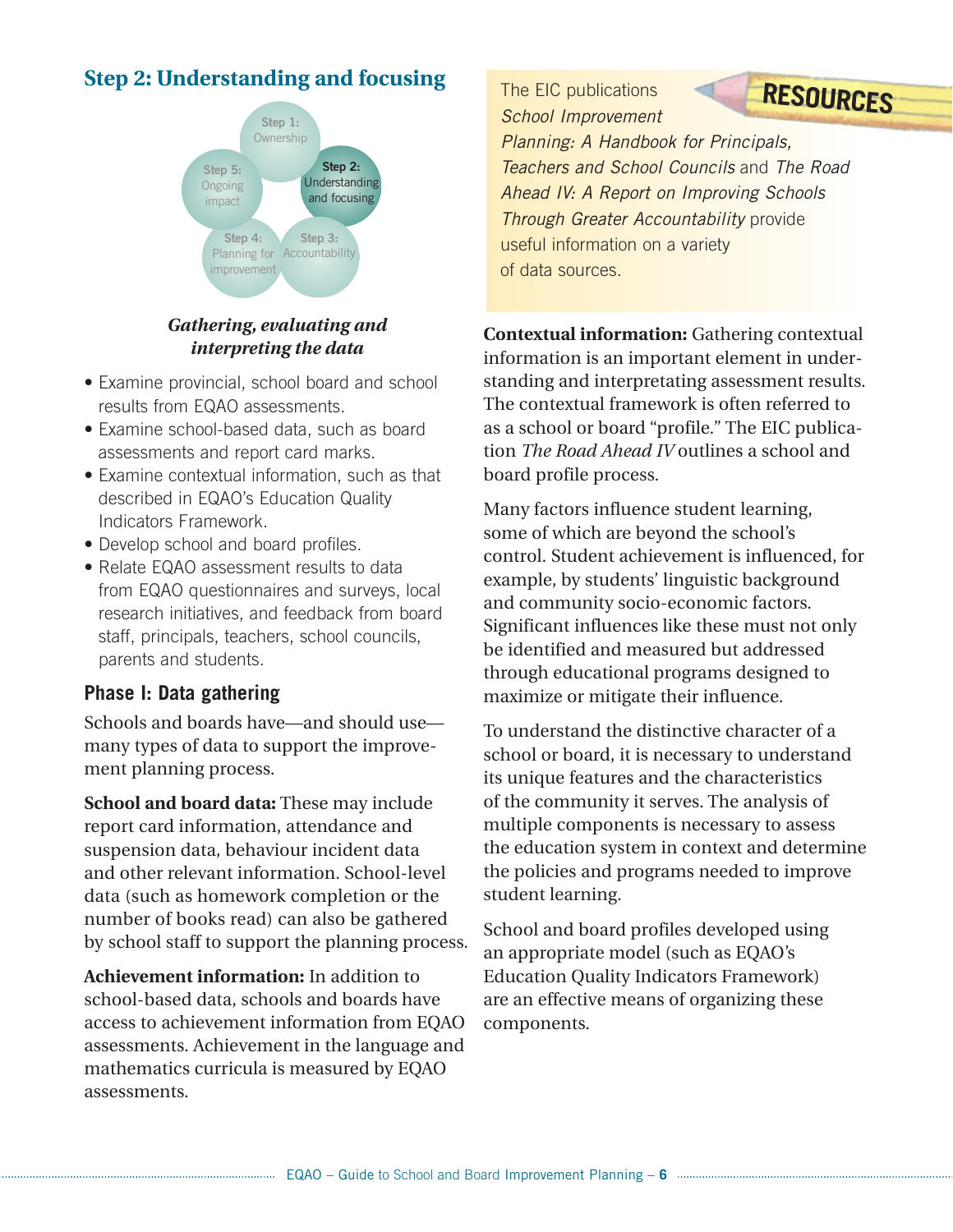# **The Education Quality Indicators Framework**

EQAO's Education Quality Indicators Framework can be used to explore the factors in a school or board setting that influence and reflect student learning, including

- **context:** external elements, such as demographic, social and economic trends;
- **inputs:** support for education, such as funding; community and family involvement;

such as facilities, equipment and personnel; and the school environment;

**TIP**

• **processes:** how things are done within the education system, for example, teaching and assessment practices; and

school characteristics,

• **results:** outcomes of the education system, such as student achievement results, student attitudes and graduation rates.

#### **Data sources at a glance**

Research has shown that there is a correlation between factors such as those in the Education Quality Indicators Framework and student achievement. Explore all factors (context, inputs,

processes and results) rather than focusing on any single factor as you develop a school or board profile. The following is a list of education indicators and potential sources of information.

Student Information System

Student Information System

| <b>Context</b>                           |                                                                                                       |
|------------------------------------------|-------------------------------------------------------------------------------------------------------|
| Data type                                | Potential sources                                                                                     |
| Enrolment                                | Ministry of Education<br>Board database<br><b>Student Information System</b>                          |
| Socio-economic status                    | <b>Statistics Canada</b><br>EQAO (being developed in collaboration with<br>the Ministry of Education) |
| Country of birth and language background | Ministry of Education<br>Board database<br><b>Student Information System</b>                          |
| Categories of special needs              | Ministry of Education<br>Board database                                                               |

Student mobility **Board database** 

Preschool experience Board database Readiness-to-learn scale Board database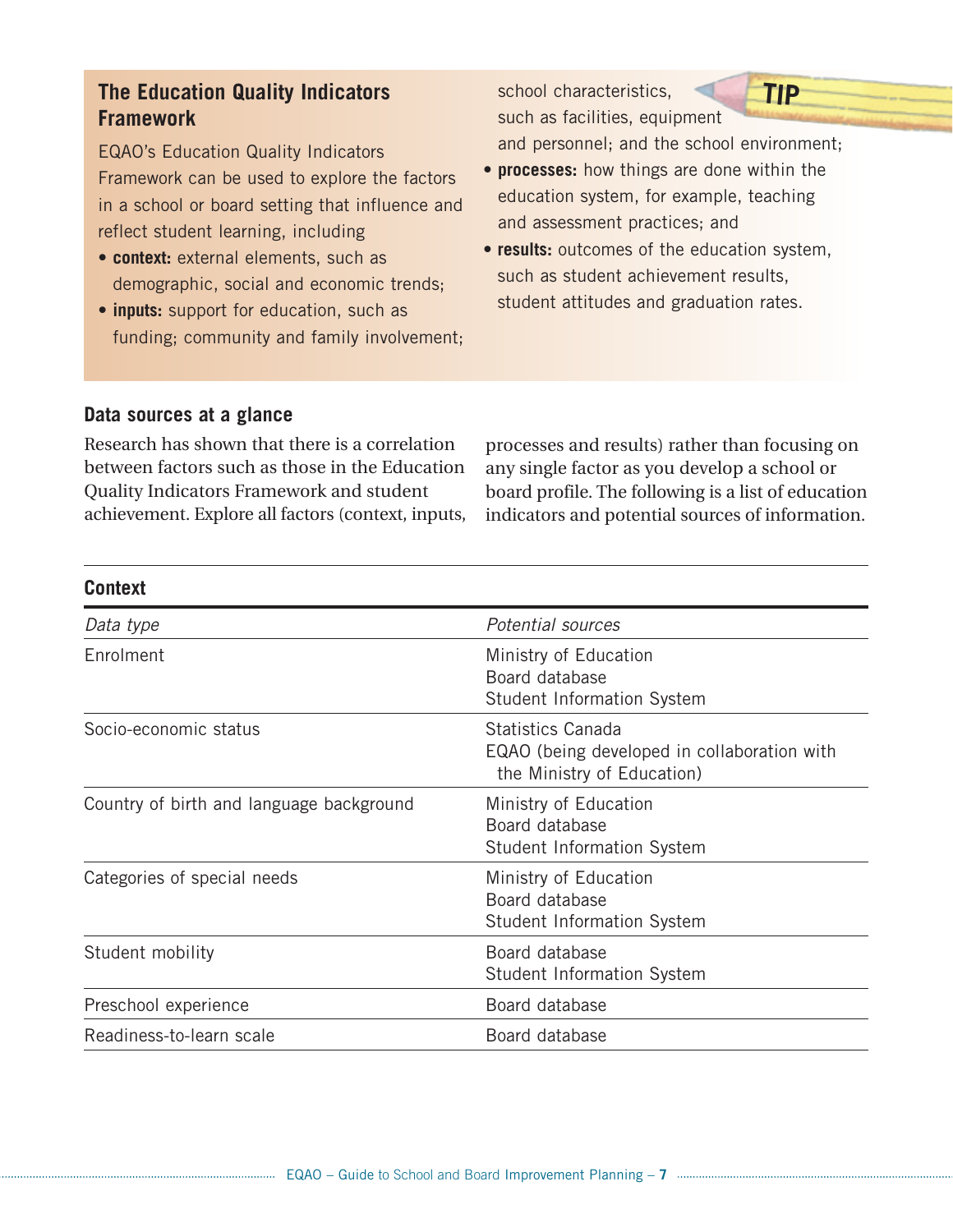# **Inputs**

| Data type                                        | <b>Potential sources</b>                                                                                          |
|--------------------------------------------------|-------------------------------------------------------------------------------------------------------------------|
| Student attendance                               | Board database<br>Student Information System                                                                      |
| Support personnel                                | Ministry of Education<br>Board database<br><b>EQAO Principal Questionnaire</b>                                    |
| Types of special education programs              | Ministry of Education<br>Board database                                                                           |
| Class size and organization                      | Ministry of Education<br>Board database                                                                           |
| Teachers' qualifications and experience          | Ministry of Education<br>Board database<br><b>EQAO Teacher Questionnaire</b>                                      |
| Accessibility and use of instructional materials | Board surveys<br><b>EQAO Teacher Questionnaire</b>                                                                |
| Accessibility and use of assessment materials    | Board surveys<br><b>EQAO Teacher Questionnaire</b>                                                                |
| Use of computers                                 | Ministry of Education<br>Board database<br><b>EQAO Student Questionnaire</b><br><b>EQAO Teacher Questionnaire</b> |
| Community-school relationships                   | Board surveys                                                                                                     |
| <b>Education funding</b>                         | Ministry of Education                                                                                             |
| Physical facilities                              | Ministry of Education                                                                                             |
|                                                  | Board database                                                                                                    |

#### **Processes**

| Data type                                                         | Potential sources                                  |
|-------------------------------------------------------------------|----------------------------------------------------|
| Teachers' professional development, planning<br>and collaboration | Board surveys<br><b>EQAO Teacher Questionnaire</b> |
| Teaching and assessment strategies                                | Classroom observation                              |
| School leadership, planning and decision-<br>making climate       | Board surveys                                      |
| School climate and safety                                         | Board surveys                                      |
| Parental involvement                                              | Board surveys                                      |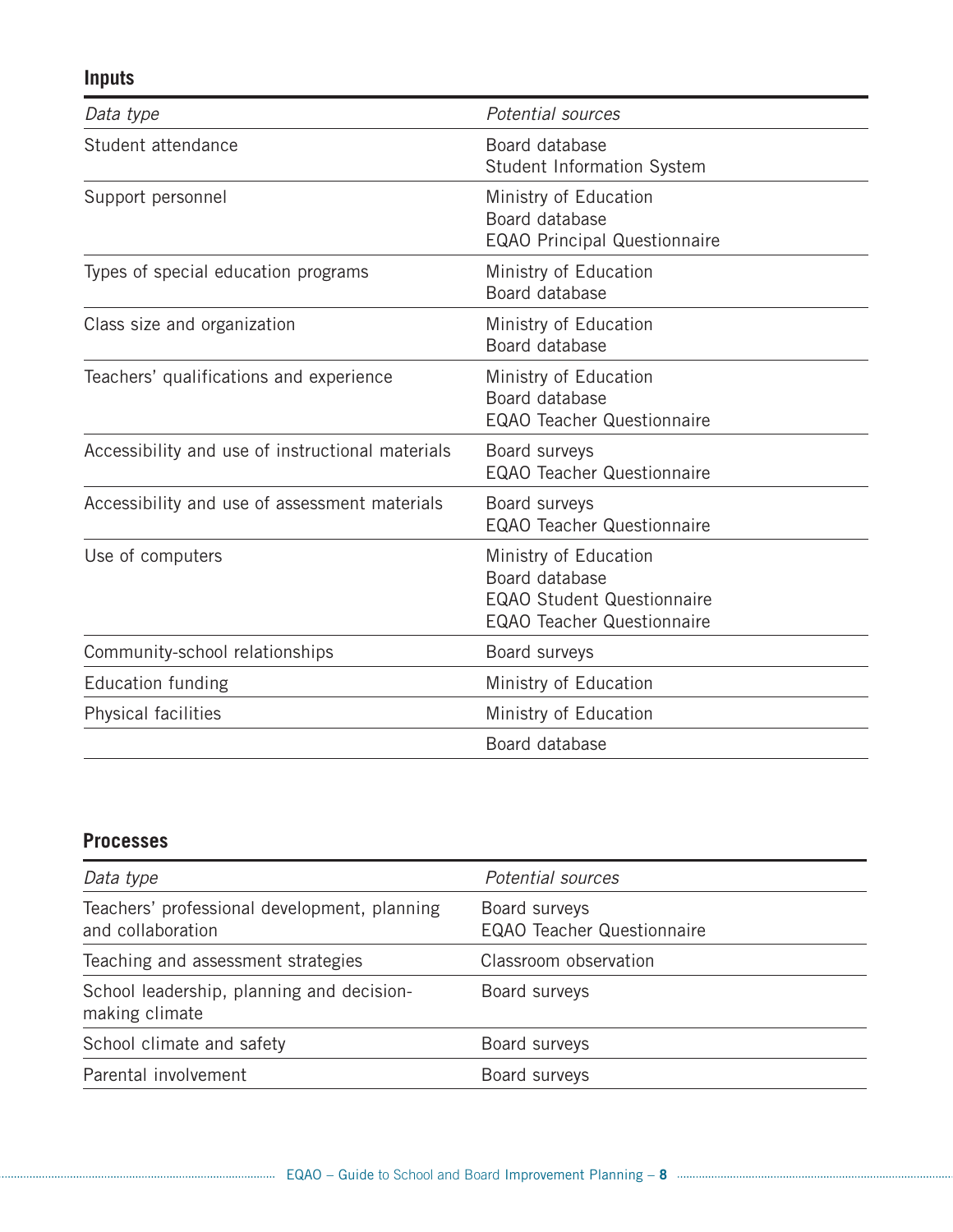# **Results**

| Data type                                                                                                                                                                                                | <b>Potential sources</b>                                                                                                       |  |
|----------------------------------------------------------------------------------------------------------------------------------------------------------------------------------------------------------|--------------------------------------------------------------------------------------------------------------------------------|--|
| Commercial standardized assessments                                                                                                                                                                      | School or board reports on results                                                                                             |  |
| Classroom assessments                                                                                                                                                                                    | School and classroom reports, qualitative<br>and quantitative                                                                  |  |
| Report card mark distribution                                                                                                                                                                            | Board or school database, data management<br>tools (such as Fathom)                                                            |  |
| Provincial achievement results                                                                                                                                                                           | EQAO Grades 3 and 6 Assessments of Reading,<br>Writing and Mathematics<br>EQAO Grade 9 Assessment of Mathematics<br>EQAO OSSLT |  |
| National and international achievement results:<br>School Achievement Indicators Program,<br>Trends in International Mathematics and Science<br>Study, Programme for International Student<br>Assessment | <b>EQAO</b><br>Council of Ministers of Education, Canada                                                                       |  |
| Suspensions                                                                                                                                                                                              | Board or school database                                                                                                       |  |
| General public's, parents', students' and<br>teachers' perception of and satisfaction<br>with education                                                                                                  | OISE biennial survey<br>Ministry of Education<br>Board surveys                                                                 |  |
| Student attitudes                                                                                                                                                                                        | <b>EQAO Student Questionnaire</b><br>Other student questionnaires                                                              |  |
| School leavers' destinations                                                                                                                                                                             | Board database<br>Ministry of Education                                                                                        |  |
| Rate of high-school completion                                                                                                                                                                           | Ministry of Education<br><b>Statistics Canada</b><br>Board database                                                            |  |
| Rate of credit accumulation                                                                                                                                                                              | Ministry of Education<br>Board database                                                                                        |  |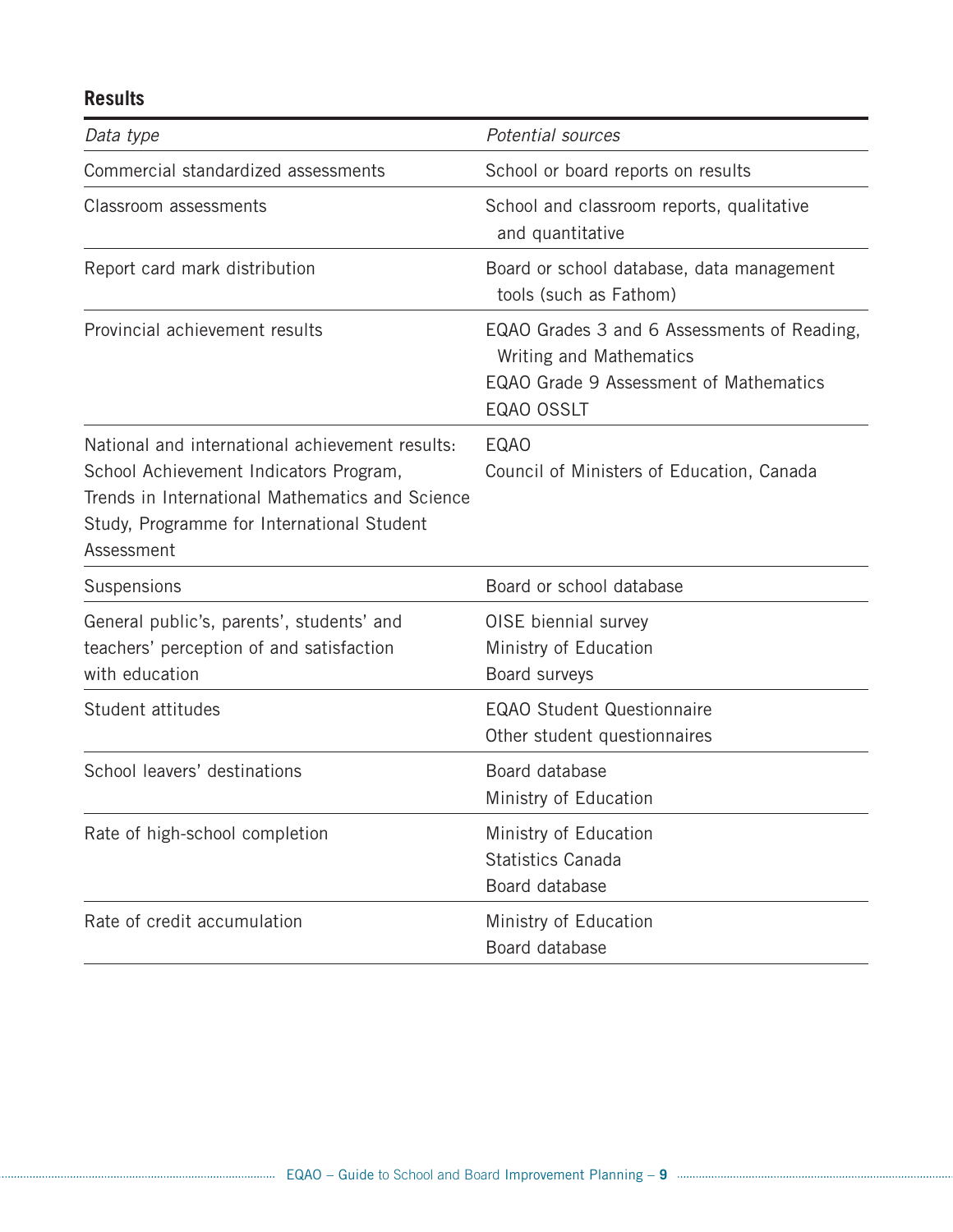#### **Phase II: Data review**

Following the data gathering phase, data should be evaluated and reviewed to identify relevant patterns, trends and areas for improvement.

**Contextual data** should be thoroughly explored through a series of questions such as the following:

- Is there anything in the contextual data that you do not understand? If so, what do you need to clarify?
- What patterns are evident in the school or board data? For example, are the board's data for certain indicators or factors particularly high or low relative to provincial data?
- How do the current data compare with data from previous years (student enrolment or information on students with special needs, for example)? Do there appear to be any trends in the data?
- How do current data relate to previous contextual data for the same cohort of students?
- Is there anything about the information that you find surprising? If there are inconsistencies in the data, how can they be explained?
- Considering the relationship between each of the indicators or factors and student achievement, is there anything that concerns you? What does the literature say about the relationship between this indicator and student achievement?
- How closely do the contextual data match the other school-based or board profile data you have accumulated?
- Do any of the data point to a need to review or re-evaluate decisions, policies or procedures?
- On the basis of the contextual data, which two or three elements of the board or school profile should be considered most carefully in developing the improvement plan?

**Achievement data** should be evaluated on the class, school, system and provincial (EQAO) levels.

## **Data analysis**

# **BEST PRACTICES**

The Improvement Planning Toolkit (starting on page 23) includes sample data sets to clarify the process of data analysis further.

The planning team can use a series of questions to focus their exploration of the data:

- Is there anything in the data you do not understand? What do you need to clarify?
- What is the relationship between the class-based report card and the EQAO data? Are they similar or different? How do you explain any differences?
- Is there anything about the information you find surprising? Is there anything that concerns you?
- How do the data align with your impression of how the students at this school or in this board are doing?
- Are the students doing as well as you expected?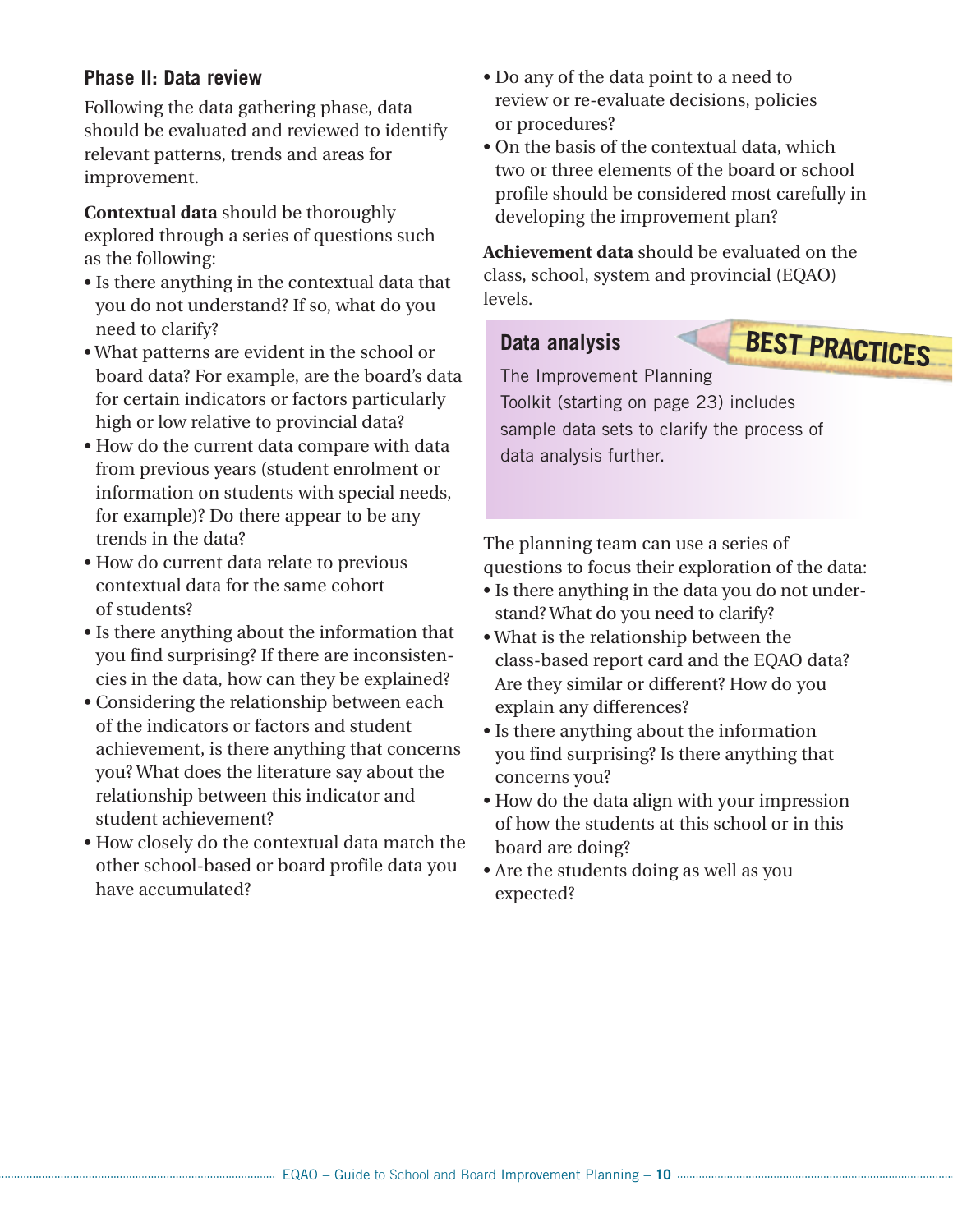## **Exploring data trends**

To understand data, it is often useful to look for trends. Here is a series of questions that can help identify significant trends:

- In which areas are the results the same, and in which have there been changes?
- In which areas can you see improvement?
- In which areas have results declined?
- Are you surprised by any of the results?
- What are the possible causes of these changes?

**TIP**

#### **Phase III: Relating contextual and achievement data**

Having examined the data in isolation, the planning team is now ready to probe the relationship between the contextual profile and the achievement data, and to identify strengths and weaknesses as it begins priority setting.

Assessment results can be related to contextual data with reference to information and data from

- EQAO's Education Quality Indicators Framework data;
- national and international assessments;
- board assessments;
- local research initiatives:
- educational research literature;
- Statistics Canada data and
- feedback from the board and school community: principals, teachers, school councils, parents and students.

School and board results might also be compared with those of other schools and boards that have similar demographics and other factors in common.

Consider the following questions as you explore the relationship between contextual and achievement data:

- How do the board's or school's profile data and other contextual information relate to its EQAO assessment results?
- How might the board's or school's assessment results have been influenced by
	- board policies;
	- improvement plans;
	- program emphases;
	- staff development programs;
	- resources and
	- staff allocation?
- How do strengths and weaknesses in the assessment results relate to the various contextual factors identified above?
- Considering the relationship between each of the indicators or factors and student achievement, is there anything that concerns you? What does the literature say about the relationship between this indicator and student achievement?
- How will the school and board plans affect teachers and parents?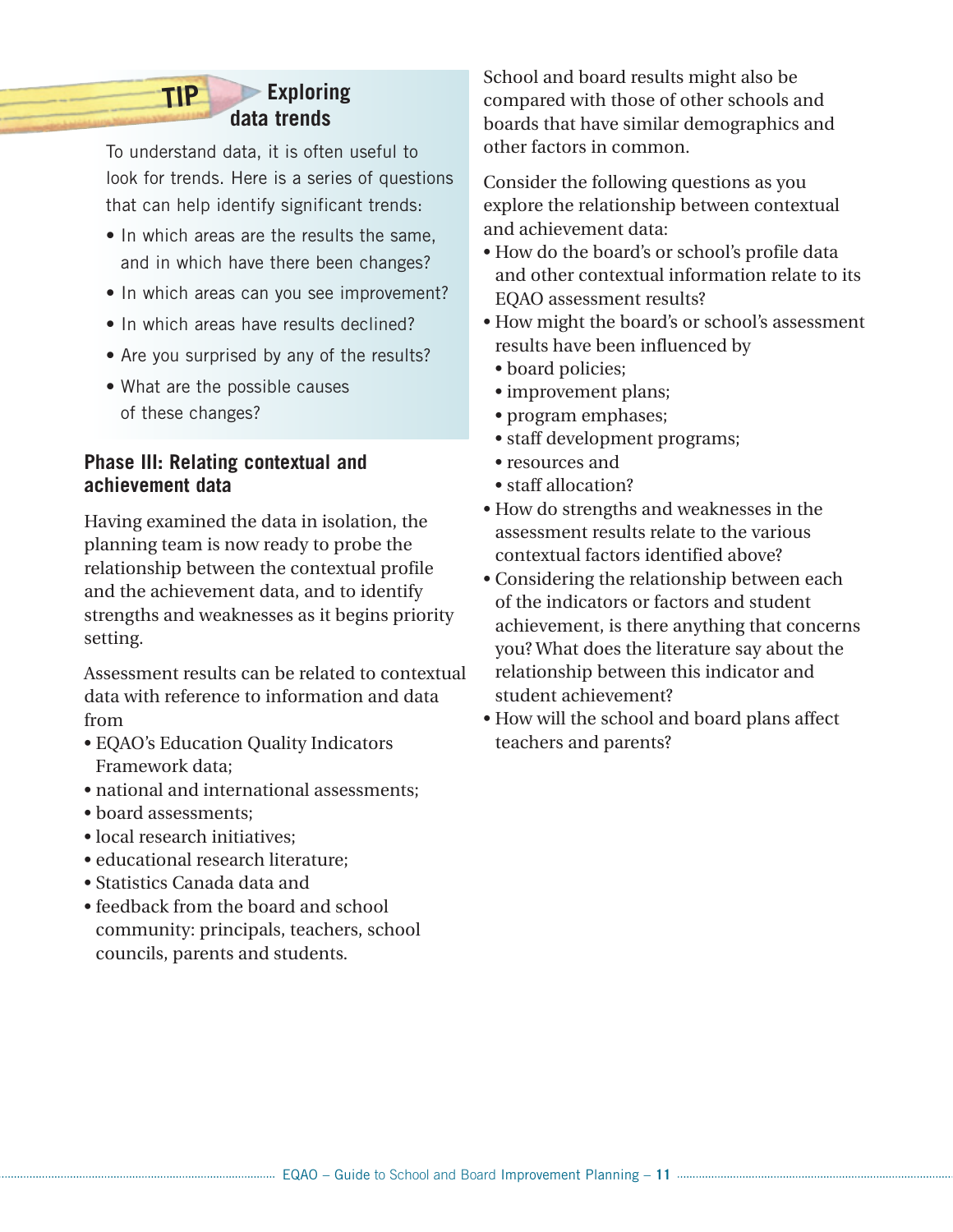Accumulating relevant data is the beginning of an effective planning process. Data can be used to paint a picture that tells the story of the board, the school and its students.

Developing a thorough understanding of the data is the next critical step.

The EIC publication *School Improvement Planning: A Handbook for Principals, Teachers and School Councils* outlines a process that planning teams can use to develop an understanding of all data types that might be considered. In addition, data management tools such as Fathom or Excel software can help you organize data to make it easier to analyze and interpret.

An exemplary plan will analyze provincial,



board and school assessment results for both the elementary and secondary levels and interpret data

- according to local context (based on demographics such as English as a second language and socio-economic status);
- focusing on the relationship between target and results and
- considering year-to-year trends.

# **TIP**

# **Training and resources**

Training in data interpretation and strategic planning is recommended.

Who should be trained:

- board staff
- principals
- school teams and teachers
- parents

What skills should be developed:

- interpretation of data
- reporting on assessment results
- developing the school plan
- communicating the plan to parents and the public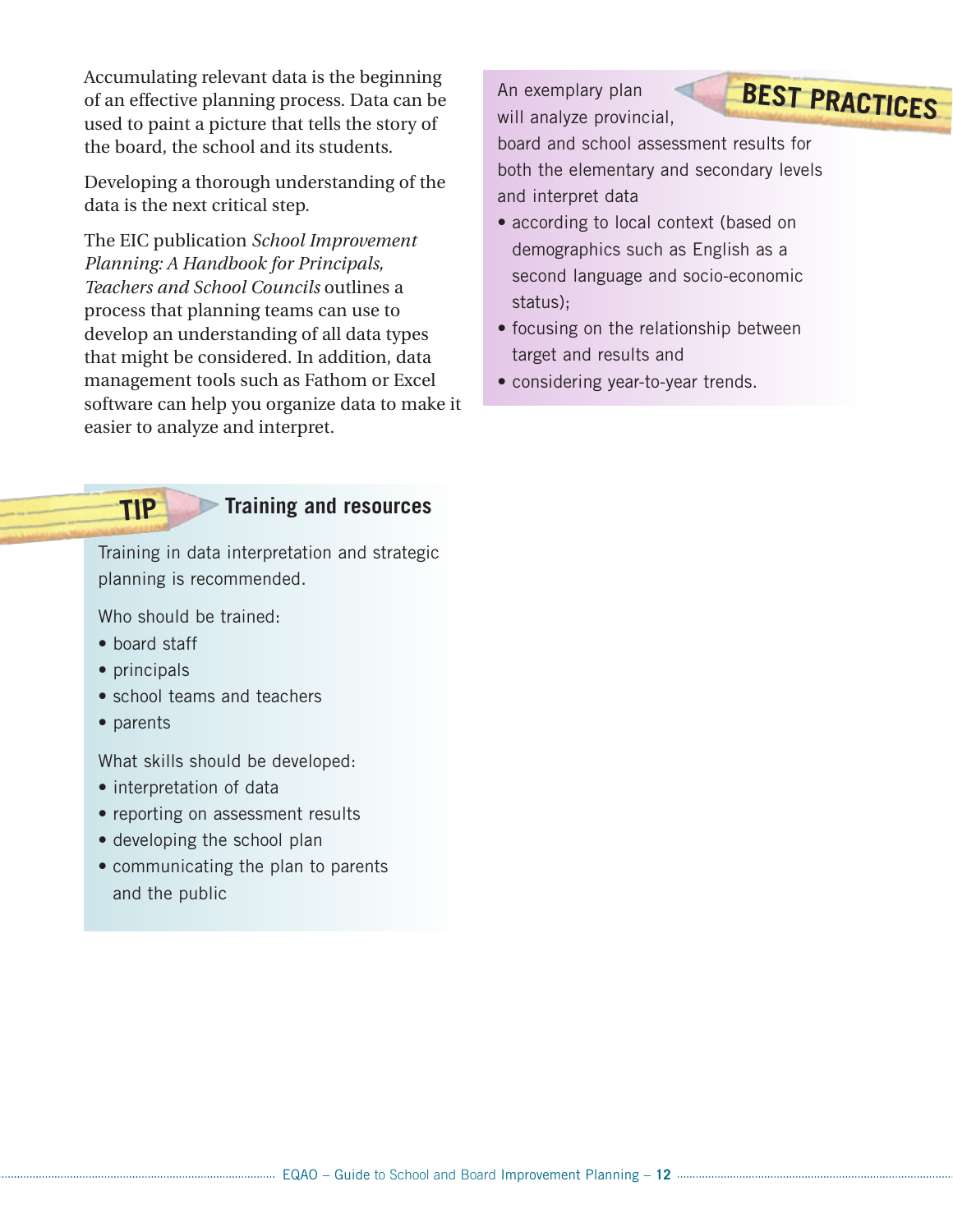# **Step 3: Accountability**



#### *Sharing results with the community*

- Review results in light of previous school or board improvement plans.
- Share information and results with the community and within the system.
- Set a context and invite conversation about analysis, interpretation and next steps.

Effective communication with parents and other members of the community is a critical component of school and board improvement planning, and a demonstration of school and board accountability. Likewise, effective communication within the board will ensure that board staff are aware of and understand the planning process.

The goal of external communications should be to communicate appropriately and clearly how students are performing, and how student achievement relates to school and board improvement planning.

Internal communications should focus on providing direction and conveying expectations to teachers and administrators to guide the implementation of school plans.

#### **Communicating EQAO results**

EQAO results are released annually in the form of individual, school, board and provincial reports.

Assisting parents in understanding these results and their implications is an important step in building effective partnerships between the community and its board and schools.

**Boards** should include the following in their communications:

- background information on the role of EQAO and its assessments;
- the rationale for these assessments in Ontario;
- the importance of using more than one source of achievement data and
- the board's belief statement regarding the improvement of student achievement.

Informing the community of the board's mission and vision statements sets a context for the release of assessment results. Communicating information about EQAO and other assessment results allows the board to tell the story of its students and support the story with evidence. It also enables the board to point out challenges it may have encountered over the past year (extreme population growth, for example) and highlight opportunities for future achievements.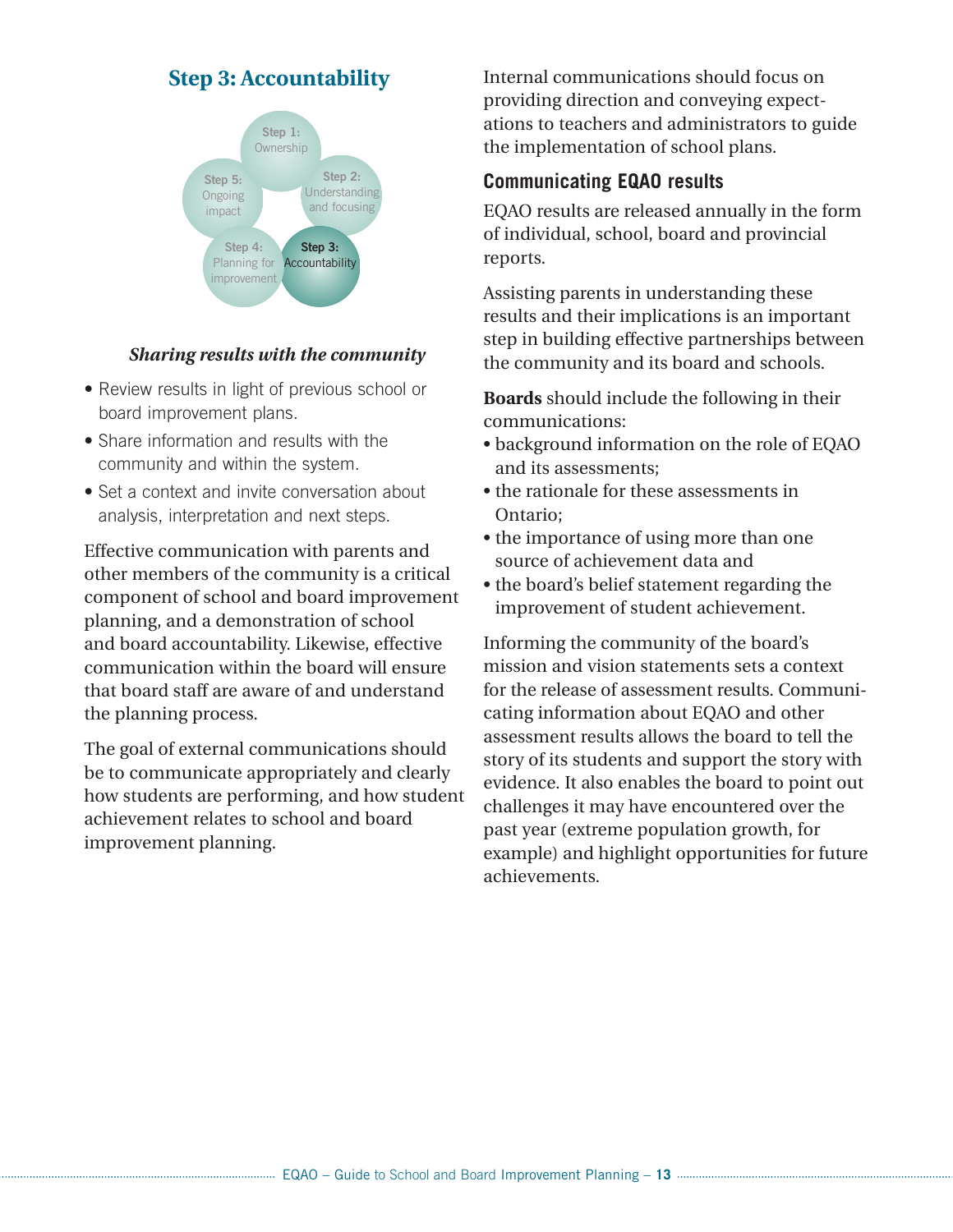**Schools** must also release their EQAO results to a broad variety of audiences, including

- students;
- parents;
- school staff;
- trustees;
- school councils:
- community members and
- board leaders.

# **BEST PRACTICES**

An exemplary plan will outline a communi-

cations strategy and demonstrate that a variety of communications tools will be used, such as

- newsletters:
- telephone calls to parents;
- Web sites;
- school council minutes:
- presentations to staff and school councils;
- media information;
- brochures or flyers enclosed with report cards and
- parent workshops or curriculum nights.

#### **Engaging the community**

Once the board and school have informed community partners of the EQAO results and other information included in the profile, parents should be invited to participate in the development of improvement plans.

Involving parents in the critical analysis of data provides them with the information required to offer valued input for the improvement plan.

Likewise, it is vital that the entire school community be informed when the improvement plan is complete and that communication of the plan and about the initiatives arising from it continue throughout the school year.

#### **Preparing effective communication**



- Present information in a simple and easy-to-understand manner.
- Avoid initialisms and technical language.
- Use a variety of presentation methods, including charts, graphs and diagrams.
- Display several years of data to demonstrate trends over time.
- Be sure to point out any cautions that should be observed in interpreting data.
- Relate the data to your goals and strategies for improvement.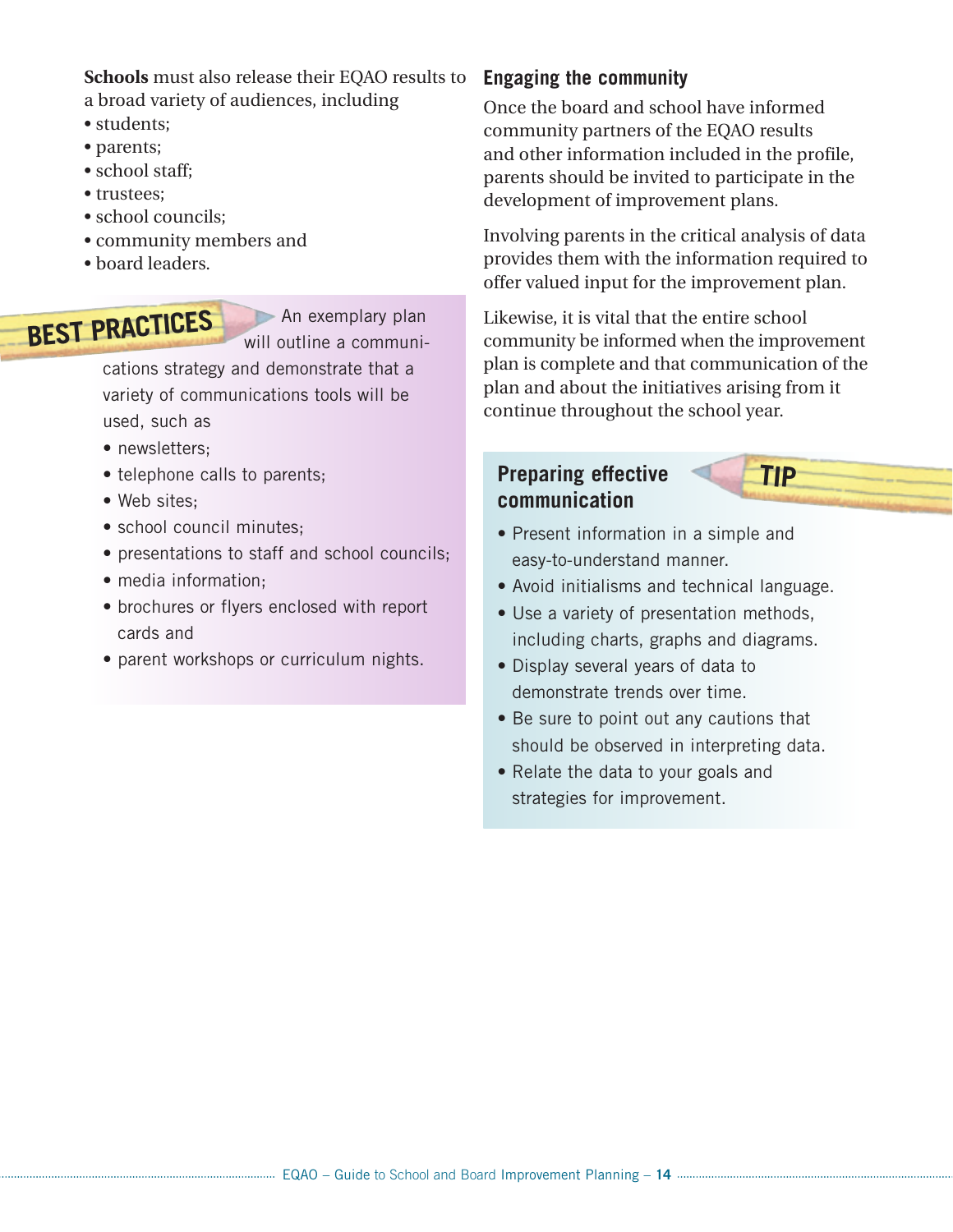# **Step 4: Planning for Improvement**



#### *Creating and updating the improvement plan*

- Create or update the improvement plan based on analysis and interpretation of the data.
- Report improvement plans to the community.

Once the review of school and board profiles and relevant EQAO data is complete, the school or board must determine the priorities it will focus on for improvement planning. The EIC publication *School Improvement Planning: A Handbook for Principals, Teachers and School Councils* suggests that three critical planning areas be addressed:

- curriculum delivery
- school environment
- parental and community involvement

Many boards have also developed their own processes for setting goals and objectives and creating improvement plans. To be effective, improvement plans should

- clearly state goals that relate current levels of student achievement to expected achievement levels and
- specify measurable changes to the current teaching and learning environment that will be necessary to foster increased learning.

A school's EQAO results may indicate, for example, that the number of students achieving Levels 3 and 4 on the mathematics component of the Grades 3 and 6 assessments is low in comparison with board and provincial data. In that case, it would be appropriate to include plans to ensure that teachers are welltrained, that adequate classroom resources and instructional time are available and that adequate parent or home support is provided.

**TIP**

# **Integrate the improvement plan with current initiatives.**

Consider current provincial, board-wide and school-based strategic plans and initiatives when selecting a focus. All boards and elementary schools, for example, are involved in the Ministry's literacy and numeracy initiatives. Accordingly, any elementary school or board plan will need to incorporate—and take advantage of—this initiative.

#### **Planning for success**

To be effective, improvement plans should incorporate the following key components:

- a review of previous improvement plans;
- strategies;
- indicators of success:
- timelines and milestones for status updates;
- resources required;
- roles and responsibilities and
- performance targets.

Let's look at each component in some detail.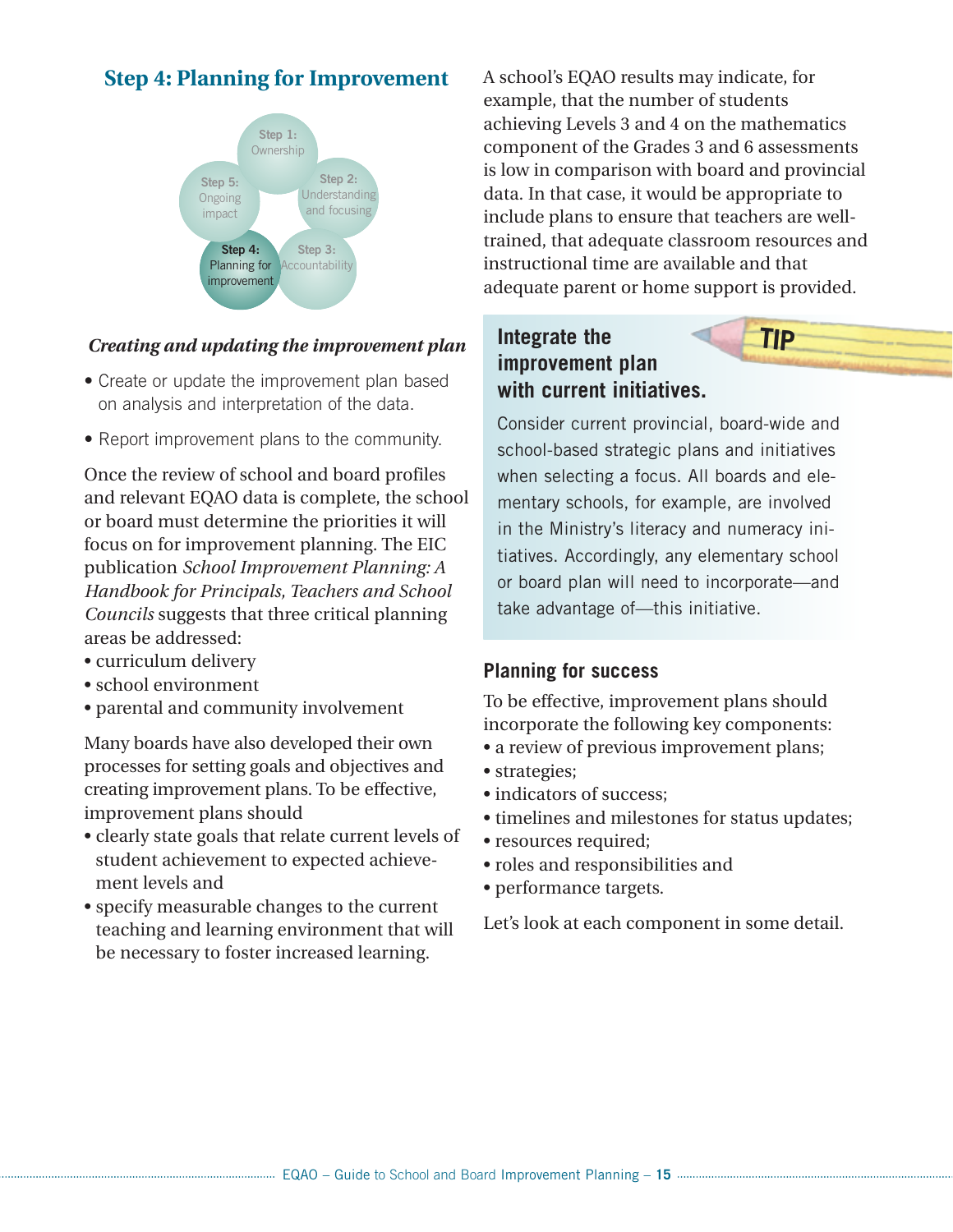### **Component 1: Reviewing previous plans**

Before the creation of a new improvement plan, staff, school councils and parents should be given the opportunity to re-examine the data that have been gathered throughout the year and to discuss the effectiveness of the previous improvement plan.

In reviewing, ask the following questions:

- Have the improvement plan strategies made a difference in student achievement?
- If so, what has contributed to the success of these strategies?
- If not, why have these strategies not worked?
- What should we continue doing or begin to do to reach our targets?

Evaluating progress and changing strategies should be viewed as fine-tuning. It is essential that changes to the plan involve revising the strategies rather than altering the goals. A school or board plan is a living document. Accordingly, strategies should be adjusted along the way until the desired results have been achieved.

## **Component 2: Identifying strategies**

Selecting the strategies that will make a difference to student achievement is a critical step.

Among the questions an improvement planning team might ask in developing appropriate strategies are the following:

- What does current research say about instruction that might be helpful to us?
- What teaching strategies must we focus on to improve student achievement?
- What actions should be taken to help us achieve our goal?
- What professional development is needed to assist teachers in the curriculum area?
- What teaching strategies have proven successful?
- What do we need to do in the classroom or at the system level that we are not doing now?
- What strategies will move our students currently achieving Level 2 to the provincial standard of Level 3? How can we move students from Level 1 to Level 2, from exempt to Level 1?
- What strategies have proven particularly successful with different groups of students?

An exemplary plan will provide information



about progress on improvements and the implementation of past improvement plans.

- State results in relation to targets.
- Review the last plan, identifying strengths and concerns.
- Highlight programs and strategies that have resulted in improvement.
- Ensure that the expectation is success for all students, and include reference to comparative data.
- Include elementary and secondary partners.
- Recognize continuing implementation of earlier plans, and detail revisions of strategies.
- Report research undertaken to identify successful programs and strategies.

An exemplary plan will identify priorities and areas for improvement.

- Include elementary and secondary priorities and areas in need of improvement.
- Examine results, trends, contextual data and questionnaire data to determine areas of focus and set priorities.
- Identify intermediate- and long-term priorities.
- Articulate the specific results-focused priorities of the system.
- Identify the expected results and timelines.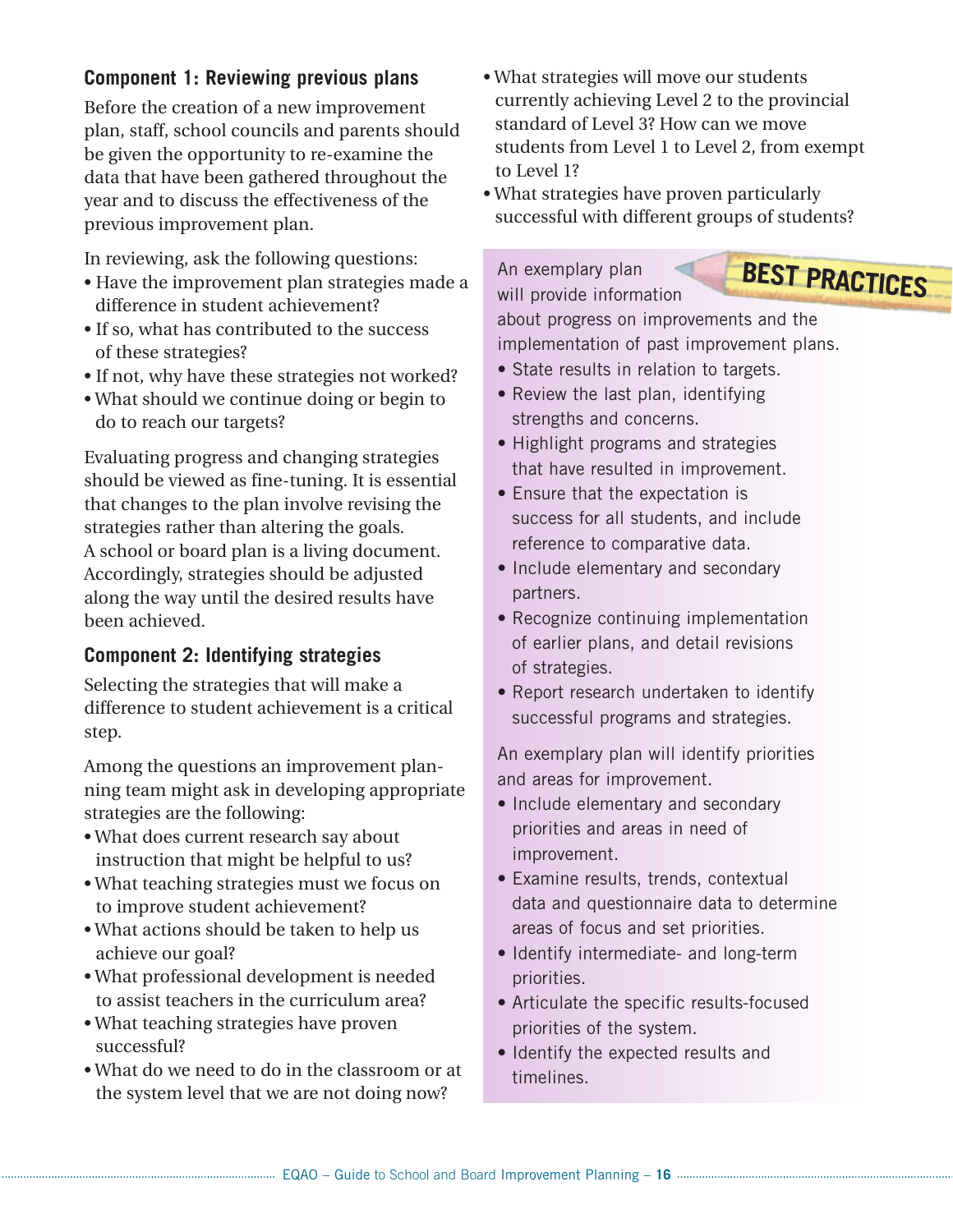Strategies for improvement must be specific and focused; they should prescribe actions in the school or at the board level that will make a substantial difference to student achievement.

Effective strategies must address the needs of students already scoring at acceptable and high levels and those who are achieving lower levels. In addition, an improvement planning team may want to consider whether a schoolor board-wide strategy is needed to facilitate support and consistency.

**Engaging parents:** Strategies that engage parents as partners in implementing the improvement plan are essential. The Data-Based Decision Making resource developed by the U.S. educational organization AEL (www.ael.org/dbdm) suggests the following:

- Share school improvement goals with parents.
- Share school plans for achieving the goals.
- Suggest simple ways in which parents can help students work on interventions.
- Conduct regularly scheduled student demonstration nights.
- Provide parents with training for teaching their children.

#### **Action research builds teacher involvement. TIP**

Action research is highly effective in engaging teachers in change. Teachers or teams try innovative techniques and determine their practical usefulness, becoming researchers and innovators in their own schools, with their own students. If an innovation increases student achievement, the teacher can become a change advocate, encouraging other teachers to adopt the practice. It is important to keep in mind that peer teacher experience is usually more persuasive than expert theory.

**Engaging teachers:** Strategies or plans for professional development and support staff should be included in the improvement plan. Focus on ensuring that staff are well prepared to use new methods of instruction and assessment and to incorporate new or existing resources into their teaching repertoires. The implementation of strategies will vary from awareness to application and skill development, depending on staff and their stage of preparedness. Rick Stiggins, director of the Assessment Training Institute in Portland, Oregon, has suggested a combination of development methods:

- 10% in a workshop (used to convey information and generate awareness and enthusiasm)
- 65% in individual study, action research and reflection
- 25% in learning teams, sharing lessons learned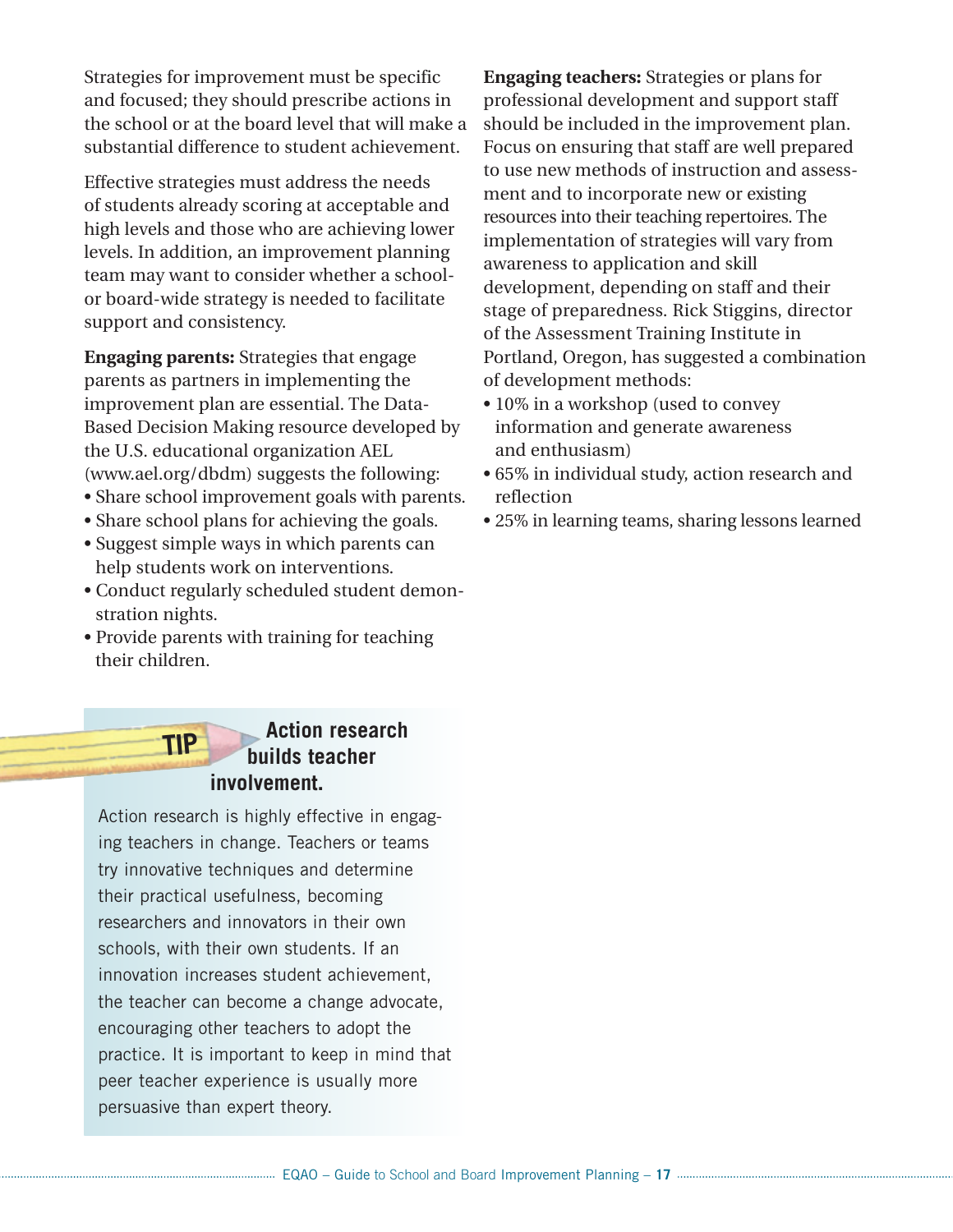# **BEST PRACTICES**

An exemplary plan will identify and

communicate procedures and strategies that are working well.

- The planning leader should ensure access to literature on best practices and provide guidance and support for conducting, documenting and communicating local investigations of best practices, such as action research. Examples of resources are
	- Education Resources Information Center (ERIC), at www.searcheric.org;
	- Action Research at Queen's University, at http://educ.queensu.ca/;
	- the Ontario Action Researcher, at www.nipissingu.ca/oar/;
	- *Orbit* magazine, at www.oise.utoronto.ca/; and
	- the Assessment Training Institute, at www.assessmentinst.com.
- Improvement processes should focus on teaching practices that have optimum measurable impact on student learning.
- The sharing of best practices by teacher mentors is one example of exemplary practice in this area.
- Action research results in excellent documentation and communication of successful practices.
- Board Web sites can link to research on best practices and highlight successful action research and classroom practices.
- Binders and CDs compiling best practices can be effective for disseminating information.
- Teaching practices in research literature may need to be validated in local contexts through assessment and the documentation of implementation and student results.

# **Component 3: Defining indicators of success**

Indicators of success provide schools and boards with standards against which they can measure their progress toward a goal. They should be measurable, observable and performance based.

To help determine indicators of success, a planning team might ask:

- How will we know when we have achieved our goal?
- What will be different for the students? What influence will our plan have had? What data do we have to support this notion?
- What evidence must we gather to determine our success in meeting the goal?

EQAO data, report card data and any other data available to the school or board will be useful in analyzing the success of a school or board plan. Formative assessment and summative evaluation can be used to observe and measure progress throughout the course of implementation.

Each strategy should be directly linked to indicators of success in order to determine whether or not its goal has been accomplished.

# **Component 4: Setting timelines**

It is important to remember that change takes time. In fact, some plans may take more than one year to implement.

Timelines must allow for data collection and analysis, reflection, implementation, professional development, status updates and revisions.

Specific timelines allow staff to have an overview of the entire plan without feeling overloaded by too many strategies to implement at one time.

Timelines also enable community members to understand that improving student achievement is a multi-faceted task that takes time.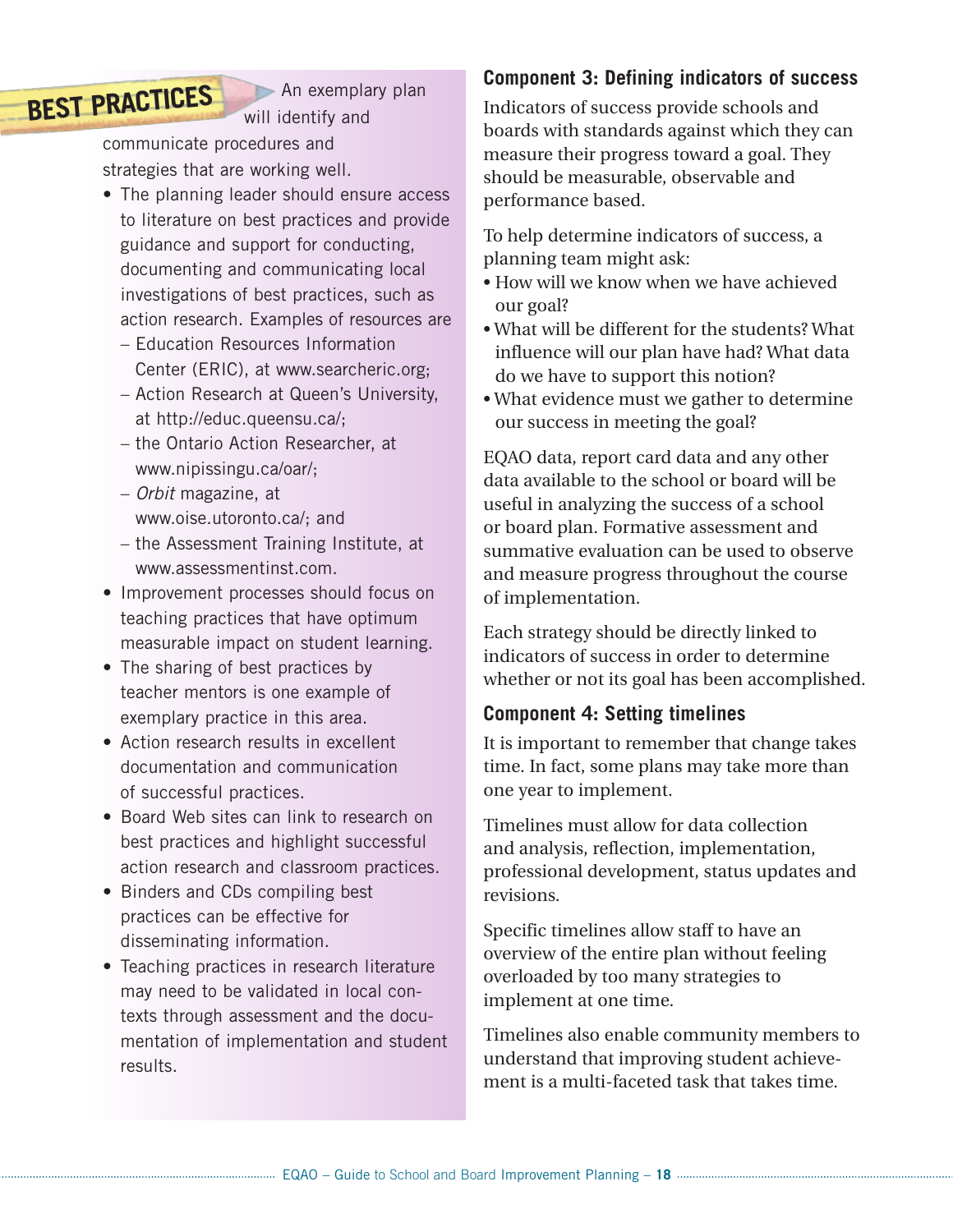## **Take external cycles into account.**

Timelines and planning cycles for other school and board initiatives may affect improvement planning timelines.

**TIP**

As well, provincial timelines for target setting, teacher performance appraisal and professional development for the Early Reading and Early Math strategies should be considered.

All planning team members and stakeholders need opportunities to review the status or progress of the various strategies in the plan. Stakeholders must have the opportunity to express their views and offer their opinions on progress. Status updates throughout the year allow the school and board to try new strategies and remain focused on student improvement.

# **BEST PRACTICES**

An exemplary plan will include appropriate

and realistic timelines and place them in a multi-year view.

- Include timelines for elementary and secondary schools.
- Include short- and long-term strategies and timelines.
- Plan for short-term improvement through shorter-term strategies, as a motivational tool.
- Include timelines and program review dates for each goal or strategy.
- Build ongoing updating and revision into the implementation process.

#### **Component 5: Allocating resources**

The resources required to meet improvement planning goals may have an impact on many decisions at both the school and board levels.

Both staff and community members need to understand the implications of improvement planning on budgets.

Improvement in an area of weakness, for example, might mean that additional resources are needed to implement appropriate strategies. This in turn may require that both staffing and budget issues be filtered through the school improvement plan to ensure that resources are allocated by the school and board in a focused and informed manner.

An exemplary plan will identify the human and material resources required for implementation. **BEST PRACTICES**

- Include resources for elementary and secondary schools.
- Make the human and material resource support for the implementation of system plans a system priority.
- Indicate how resources will be deployed to support each strategy.
- List the responsibilities of system personnel in supporting the implementation of strategies.

An emphasis on augmenting school mathematics resources is an example of leadership in deploying resources differently to improve outcomes. Strategies for deploying resources differently may include the provision of outside expertise to schools.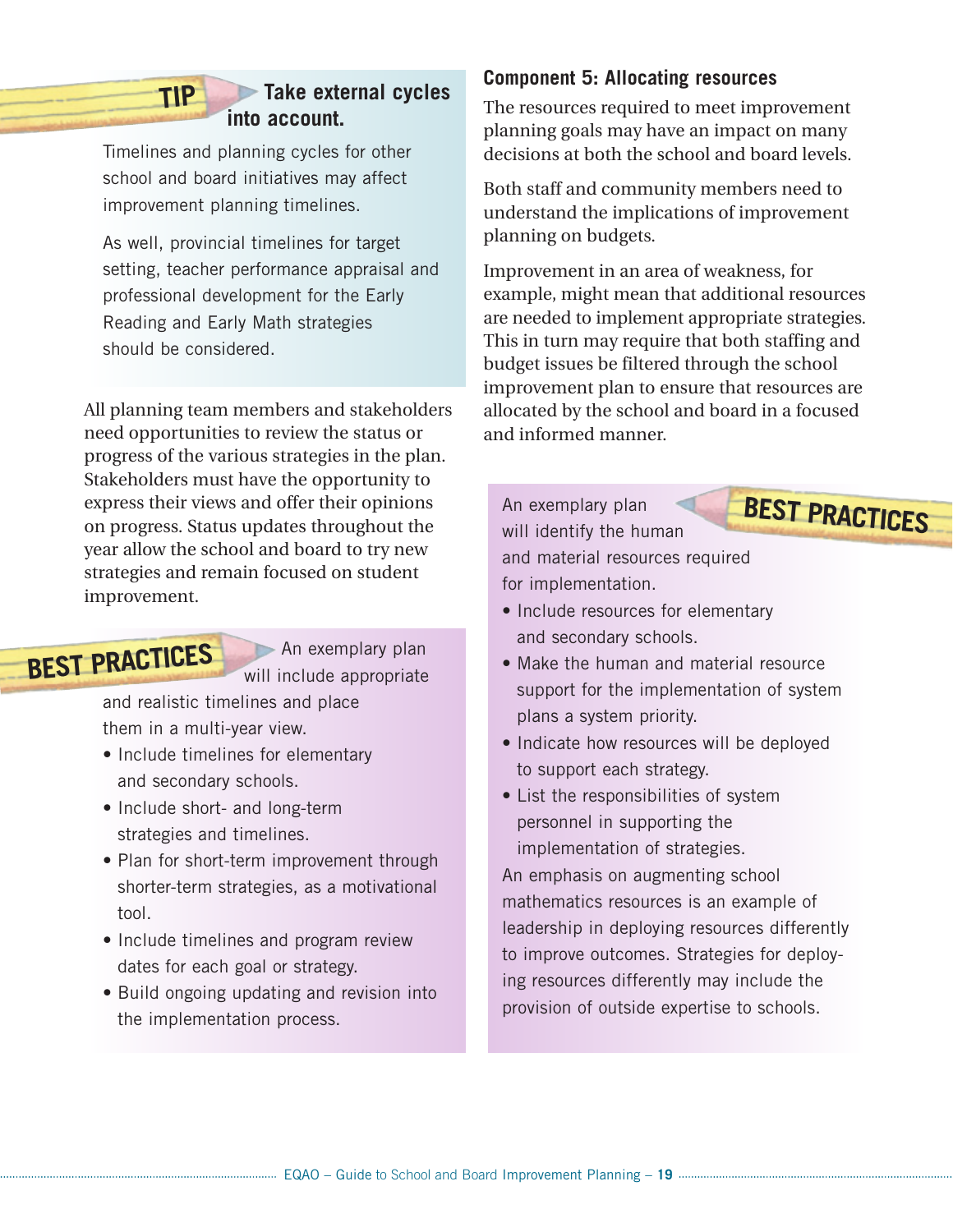#### **Component 6: Assigning responsibilities**

Clearly assigning responsibility will ensure that each strategy of the improvement plan has a "champion" to support its implementation.

Improvement plans should specify who will do what by when.

Assigning responsibility to broad staff categories such as "all teachers and principals" may not be specific enough for effective action.

All partners should see—and recognize the importance of—their roles in encouraging improvement. Staff members should be identified by name for each stage of the implementation. Likewise, the plan should articulate partners' responsibilities.

#### **Component 7: Setting performance targets**

Precise target-setting requires that the school and the board determine the level of student achievement expected following implementation.

Schools will need to analyze their EQAO results over a number of years to identify trends in student achievement and use this information with available classroom (cohort) and school data to set targets. Improved achievement according to multiple sources of data is the primary measure of the success of improvement efforts.

# **BEST PRACTICES**

An exemplary plan will identify who is

responsible for implementing each of its phases.

- Include responsibilities for elementary and secondary schools.
- Detail what teachers, principals and curriculum staff will do for each priority, target or strategy.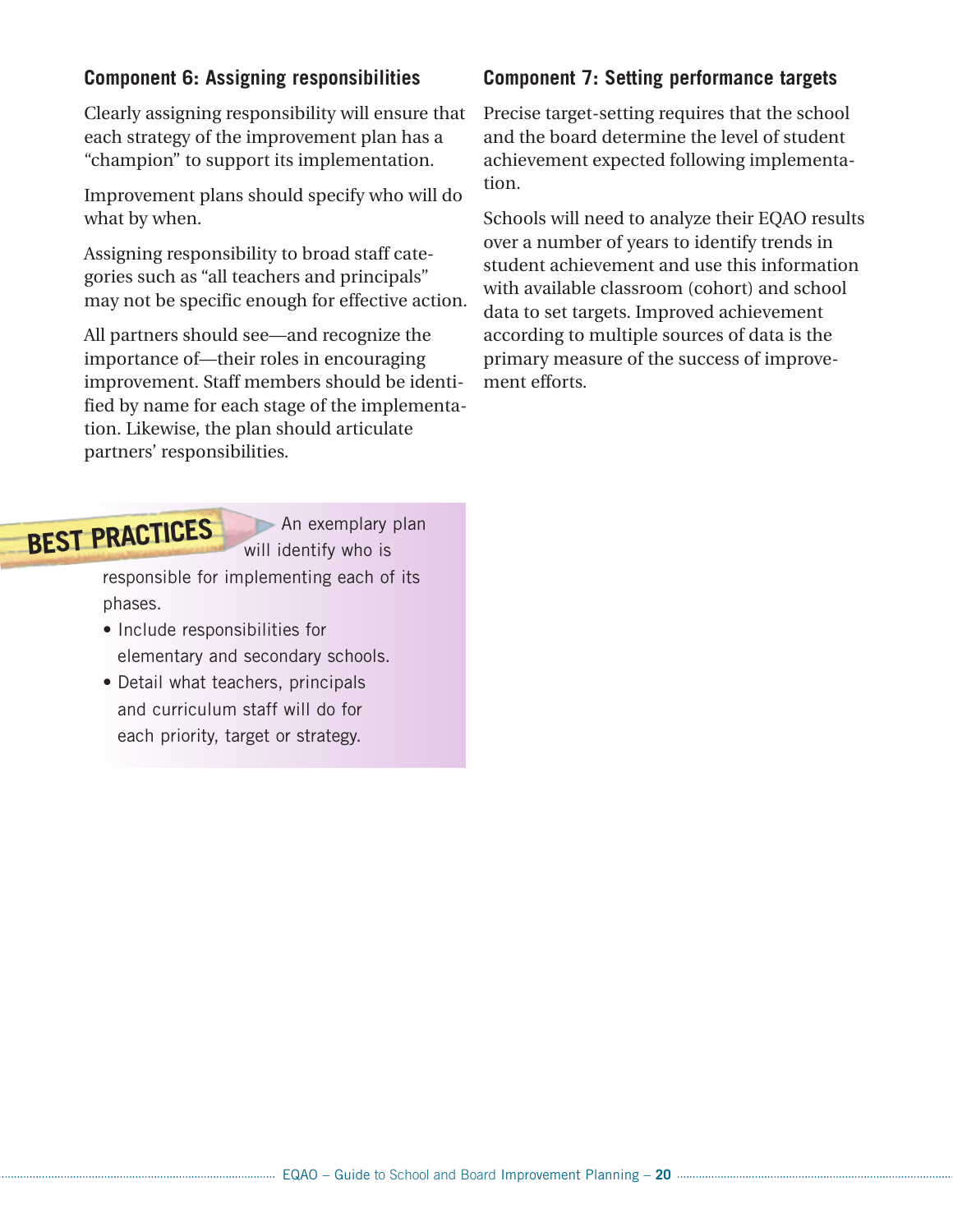# **Step 5: Ongoing Impact**



#### *Monitoring implementation of the plan*

- Gather evidence from a variety of sources on how well the plan is working.
- Recognize and celebrate improvements.
- Refocus and refine strategies throughout the year and from year to year.

It is critical that, following plan development, a monitoring process be put in place to ensure that implementation is proceeding according to plan and that the strategies being implemented are having an impact on student achievement.

The following should be considered:

- Are teachers implementing new methods of teaching, learning and assessment as planned?
- Are new resources or learning materials being used?
- Does ongoing assessment indicate that students are progressing?
- Have professional development and follow-up been adequate?

Monitoring should also ensure that each step or strategy has taken place on schedule.

An exemplary plan will include mechanisms for sharing the implementation strategy and communicating widely with the school community. **BEST PRACTICES**

- Use clear language and an accessible format.
- Post plans online and update them monthly.
- Include a process for public feedback.
- Ensure that communication is a focus of the system plan, especially broad communication of progress and success.
- Include a process for sharing plans with schools and communities.
- Use "Fast Facts" and "Q & A" sections to make information readily available in plain language.

#### **Indicators of success**

Collect data throughout implementation to measure progress. For example, indicators of success for an initiative to improve parental involvement could include

- an increased response rate to parental surveys;
- increased parental attendance of board functions;
- more hits on the board's parental information Web page;
- larger numbers of parent volunteers;
- more positive parental participation in home and school functions and
- fewer parental complaints logged at the board office.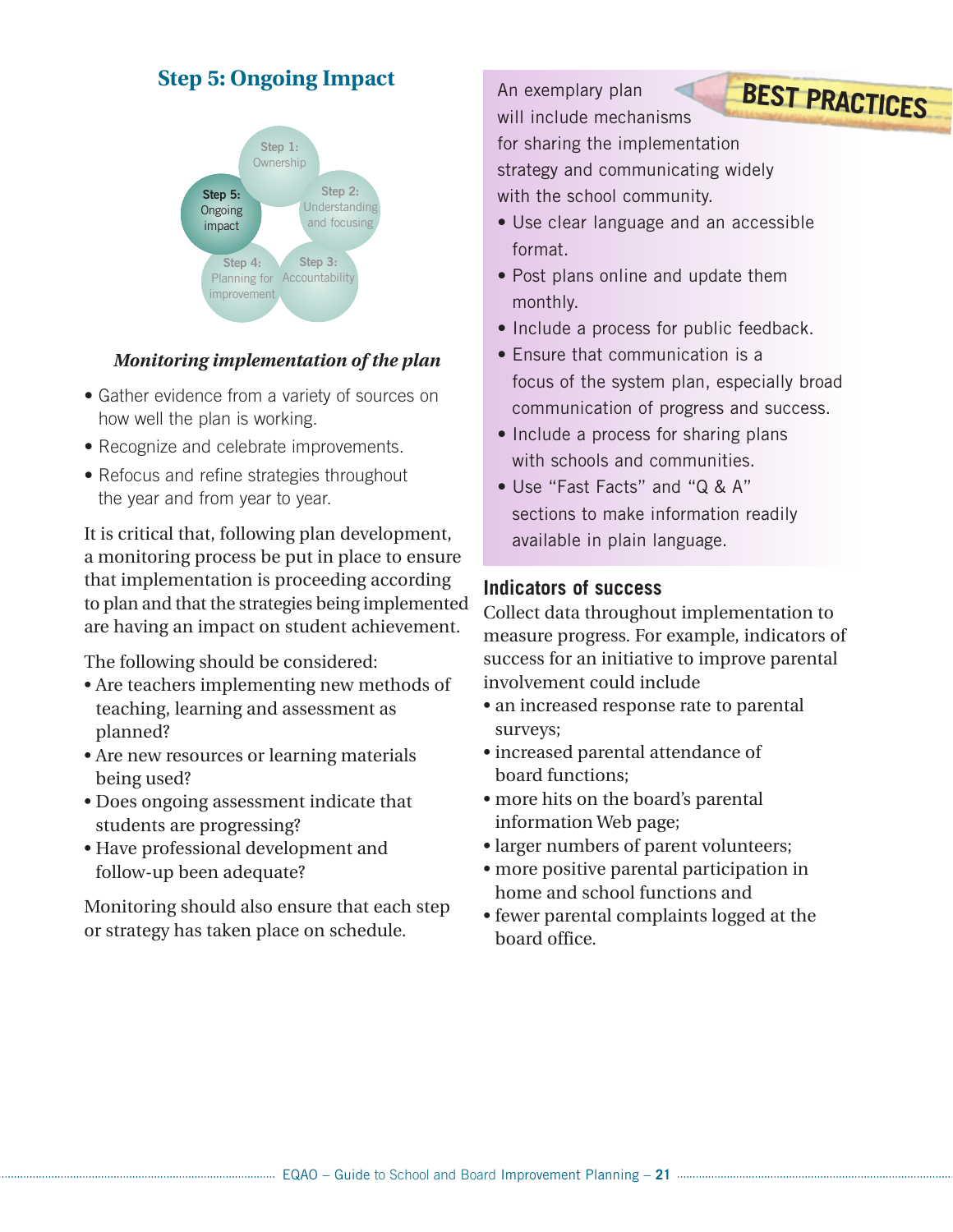# **BEST PRACTICES**

**Achievement** indicators state what

students will achieve in relation to priorities, strategies and performance targets, and how achievement will be assessed.

An exemplary plan will identify indicators of success with respect to the performance targets and expected results in the areas of focus.

- Include elementary and secondary indicators.
- Ensure indicators of success are measurable outcomes that can be communicated to others as evidence of progress.
- Use process indicators (such as the delivery of an inservice program) as indicators of implementation rather than of results.
- Consider using multiple sources of data (e.g., classroom, school, system and/or provincial assessment data) to monitor and evaluate progress.
- State strategies in terms of the student results they will achieve.

Consistent monitoring will ensure the early identification of shortcomings, so that strategies can be altered or eliminated if they are not proving effective.

#### **Build frequent reflection points**

Not all improvements will be immediately apparent in student provincial test scores or report card marks.

For example, improvement in school facilities or school safety or the acquisition of new learning materials, while potentially influential over the long term, may not be reflected immediately in test results. Capturing and reporting measurable improvements, such as

lower student mobility and fewer suspensions or expulsions, is important, since these changes will result in enhanced student achievement over the long term.

To enable evaluation and revision, build frequent reflection points into the time frame and initiate a formal process for gathering feedback and adjusting the plan.

Equally important, ongoing monitoring will ensure that there are opportunities to reinforce the board or school focus on improvement goals, and to identify and celebrate successes!

An exemplary plan will describe how implementa**BEST PRACTICES**

tion will be regularly monitored and how the plan will be revised if necessary.

- Review the plan frequently and revise it as issues arise.
- Identify system as well as school personnel who are responsible for monitoring.
- Include a monitoring and evaluation process for each target in the plan.
- Include details on the monitoring process itself.
- Consider the development of the staff's capacity to monitor and assess student achievement as an important system focus.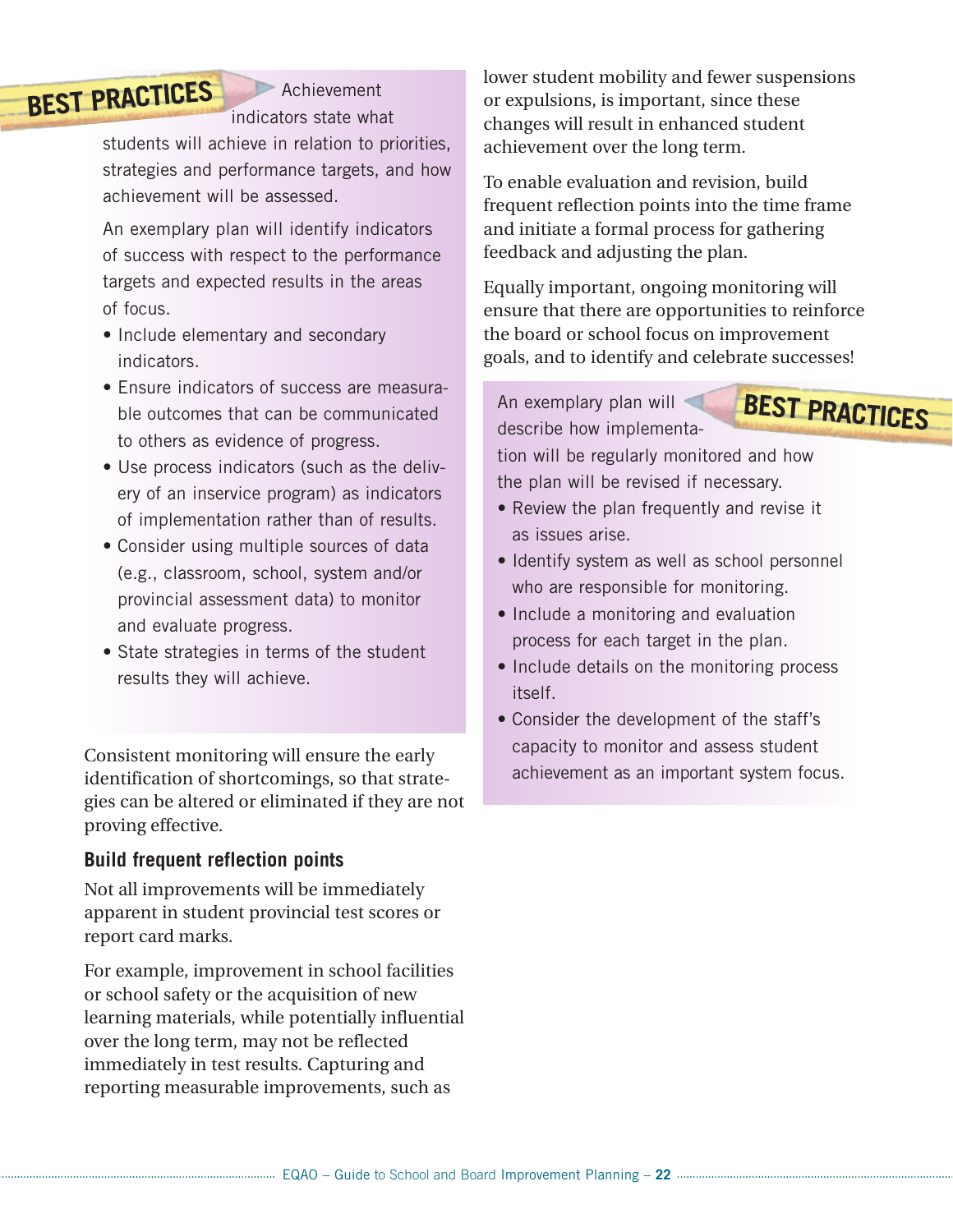# The improvement planning toolkit

*This collection of resources provides a more detailed look at selected aspects of the improvement planning process and some practical tools to assist you in effective improvement planning.*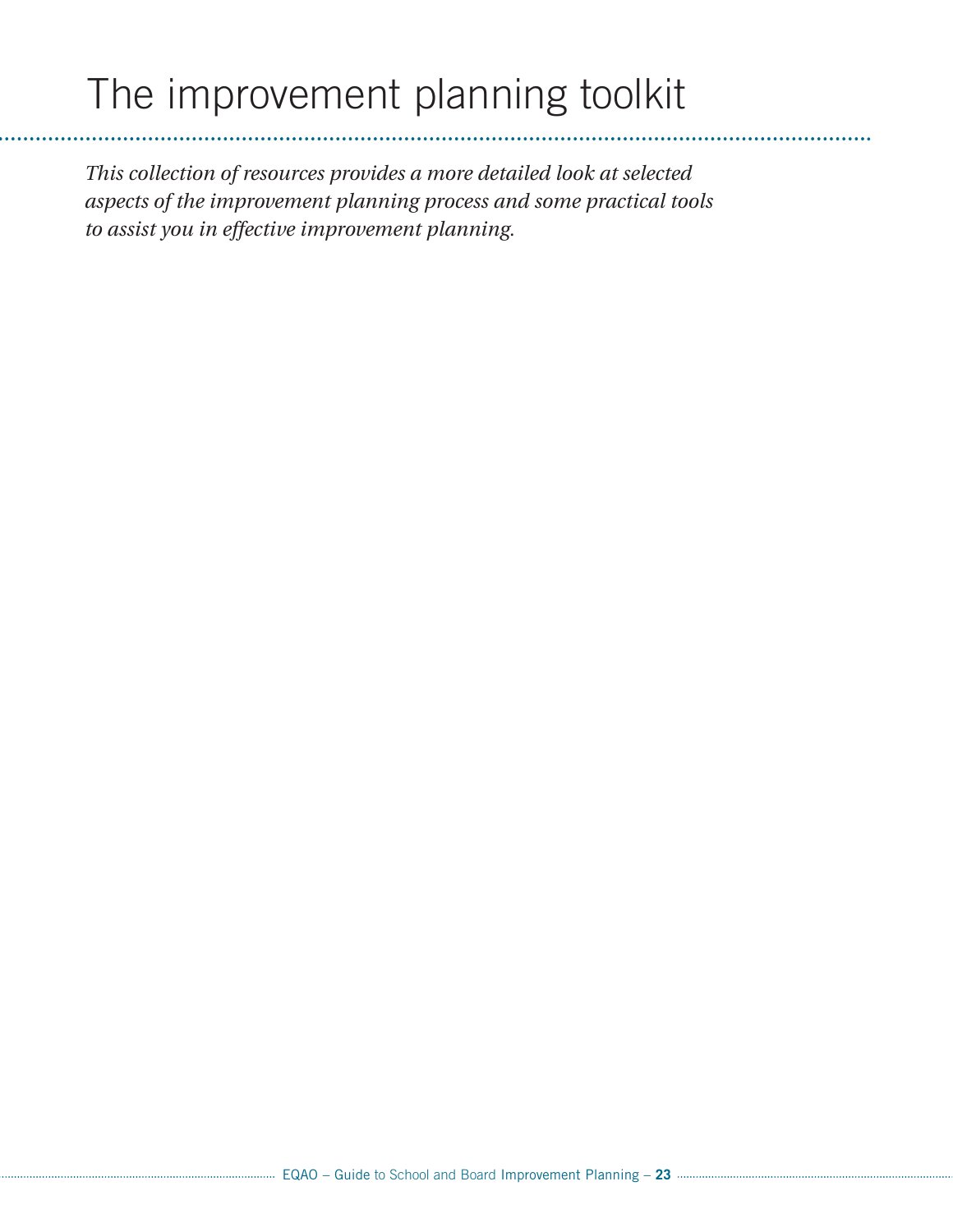#### **References and resources**

The following books and articles were used in the creation of this document. You may be interested in exploring these resources to enhance your knowledge and understanding of the improvement planning process.

Bellamy, B.T., Holly, P., & Sinisi, R.V. (1997). *The Cycles of School Improvement.* Oxford, OH: National Staff Development Council.

Bouchard, B., & Zhao, J. (2000). Determinants of University and Community College Leaving. *Education Quarterly Review, 6*(4), 8–23.

Butlin, J. (2000). University Education: Recent Trends in Participation, Accessibility, and Returns. *Education Quarterly Review, 6*(4), 24–32.

Charlton, J. (2001). Making the Most of Accountability Policies: It's a Matter of Attitudes. *Orbit, 32*(1).

DuFour, R. (2002). *How to Develop a Professional Learning Community: Passion and Persistence.* Bloomington, IN: National Education Service.

Earl, L. (2003). *Assessment as Learning: Using Classroom Assessment to Maximize Student Learning.* Thousand Oaks, CA: Corwin Press.

Earl, L., & Cousins, J.B. (1995). *Classroom Assessment: Changing the Face; Facing the Change.* Toronto: Elementary Teachers' Federation of Ontario.

Education Improvement Commission. (2000). *The Road Ahead IV—A Report on Improving Schools Through Greater Accountability.* Toronto: Education Improvement Commission.

Education Improvement Commission. (2000). *School Improvement Planning: A Handbook for Principals, Teachers and School Councils.* Toronto: Education Improvement Commission. EQAO. (2004). *Completing the Picture: The Education Quality Indicators Framework.* Toronto: Queen's Printer for Ontario.

Lambert, L. (2003). *Leadership Capacity for Lasting School Improvement.* Alexandria, VA: Association for Supervision and Curriculum Development.

Ministry of Education. (2001). *Early Reading: A Guide for Setting Targets for Student Achievement.* Toronto: Queen's Printer for Ontario.

Nelson, Jo. (2001). *The Art of Focused Conversation for Schools.* Gabriola Island, BC: The Canadian Institute for Cultural Affairs, New Society Publishers.

Norris, C. (1999). *Parents and Schools: The Involvement, Participation, and Expectations of Parents in the Education of Their Children. 5*(4), 1–20.

Ottawa-Carleton District School Board. *Making the Most Effective Use of Statistics and Test Results.* Ottawa: Ottawa-Carleton District School Board.

Ross, J.D. (2003). *Data-Based Decision Making: Resources for Educators.* Charleston, WV: AEL.

Painter, B., Lucas, S., Wooderson M., & Valentine J. (2000). *The Use of Teams in School Improvement Processes.* Reston, VA: National Association of Secondary School Principals.

Painter, B., & Valentine, J. (1999). *Engaging Teachers in the School Improvement Process.* Reston, VA: National Association of Secondary School Principals.

Wendel, T. (2000). *Creating Equity and Quality: A Literature Review of School Effectiveness and Improvement.* Kelowna, BC: Society for the Advancement of Excellence in Education.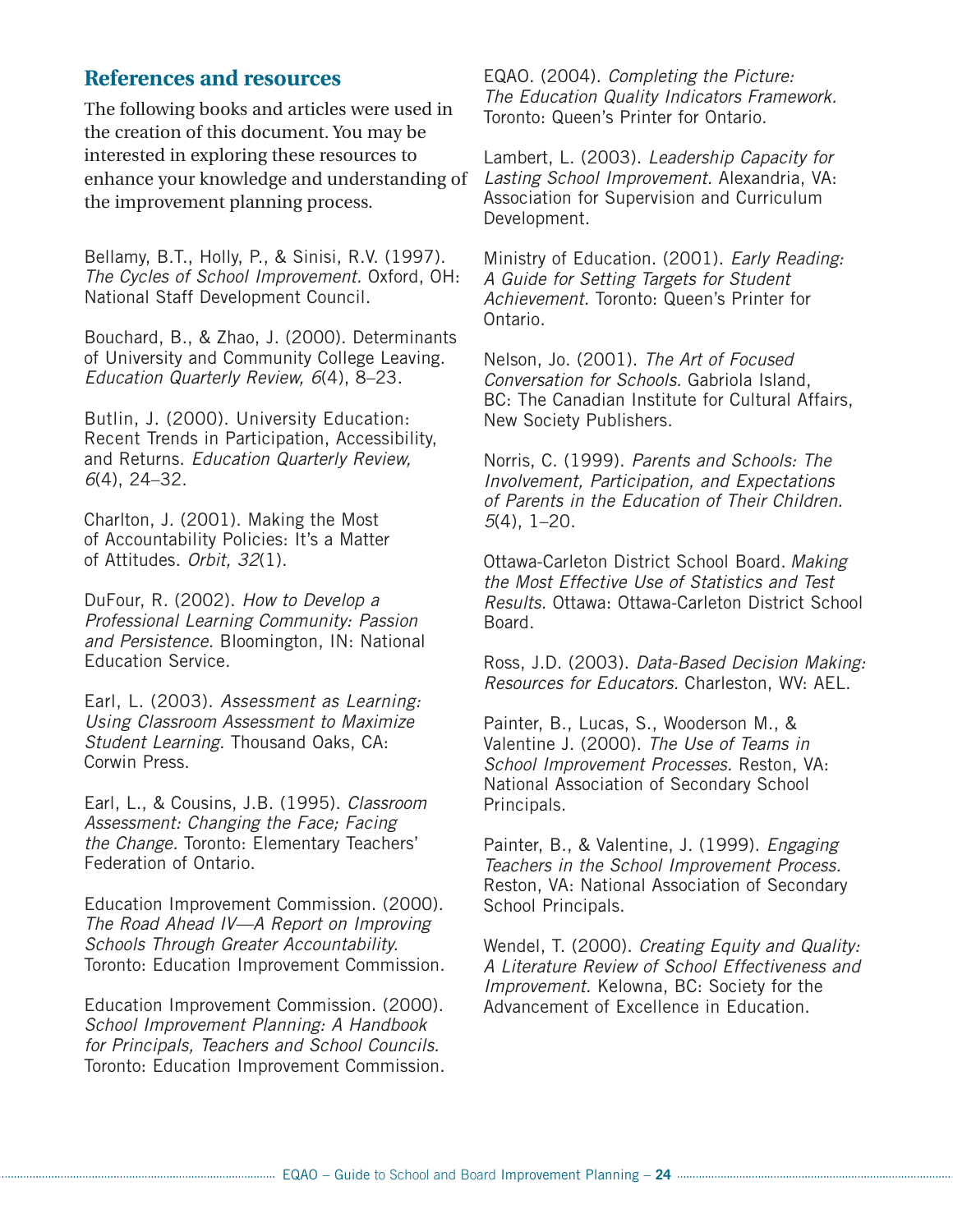## **Data analysis: a sample process**

The following sample illustrates a process that improvement planning teams might use to analyze and interpret both contextual and achievement data.

- The school profile is based on the Education Quality Indicators Framework.
- Student achievement data is based on report card and EQAO data.

The data are drawn from a secondary school and reflect the minimum amount of data that will be available to a planning team at the

school level. While this sample uses data from a secondary school, the planning process and data sources for an elementary school are similar. Likewise, a comparable profile of data will be available to all school districts in the province, and the process used for district planning is similar.

#### **Interpreting contextual data**

The graphs below illustrate the profile of this secondary school, using the following indicators: socio-economic status, educational attainment and language background.



45% **School** 40% Board RCENTAGE OF STUDENTS PERCENTAGE OF STUDENTS Province 35% 30% 25% 20% 15% 10% 짇 5% 0% Less Than Grade 9 Less Than Grade 12 Finished High School Some Post-Secondary B.A. or Higher LEVEL OF EDUCATION

#### Educational Attainment of Mother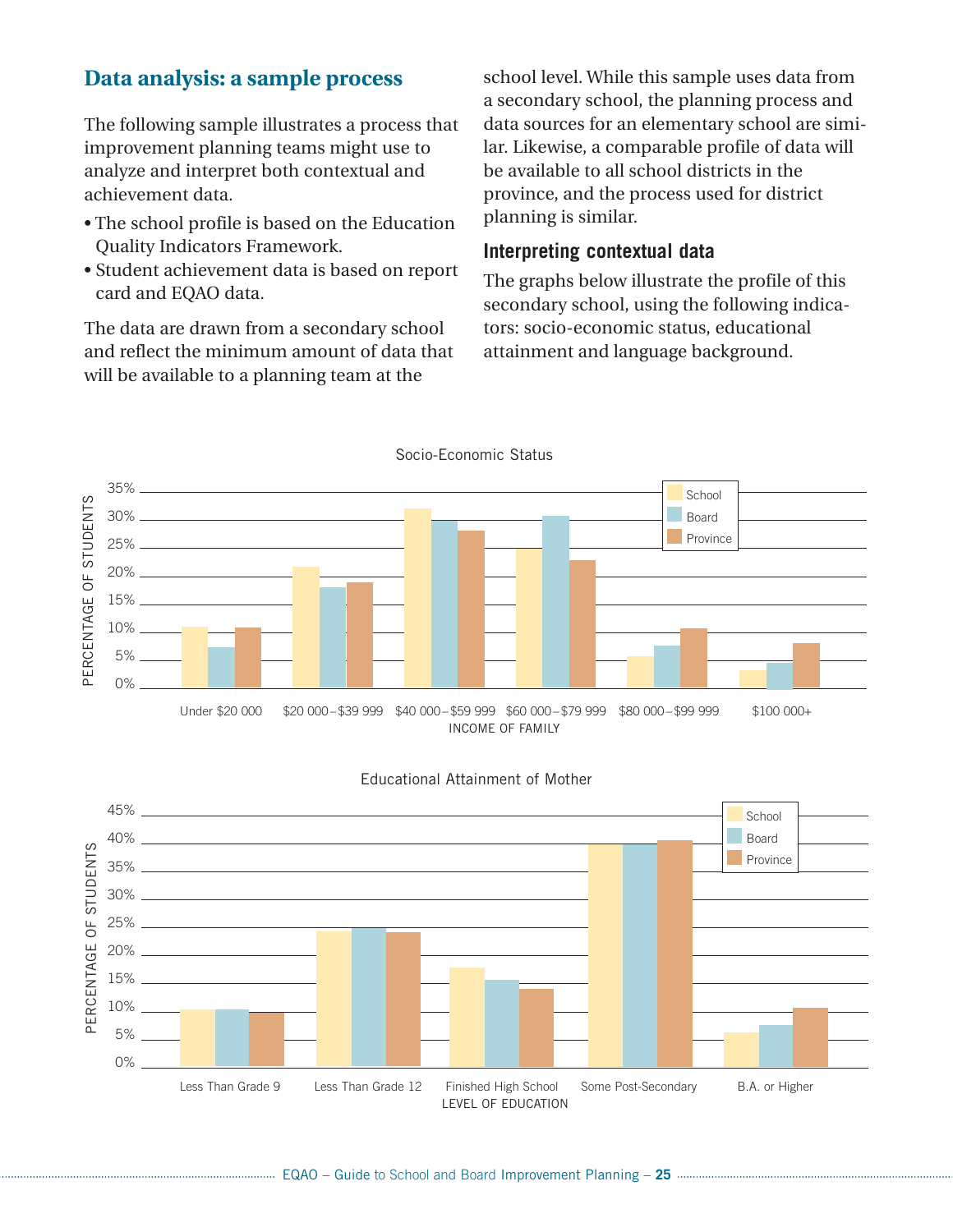#### Language Background



Use questions such as the following to focus group discussion about the data:

#### *Is there anything in the data we do not understand? If so, what do we need to clarify?*

Clarifying the data will promote a common understanding. Without this discussion, individual team members may draw different conclusions.

#### *For each indicator, how do the school's and the board's data compare with provincial data? Is there anything about the information we find surprising?*

These questions begin the process of building the "story" from the data.

The socio-economic data indicate that this school has a larger proportion of students at lower socio-economic levels than the board or province. Also, while educational attainment is consistent with board and provincial data, the school appears to have a disproportionate number of students classified as ESL/ELD learners compared to the board. This might serve as a focus for the planning process. Alternatively, as the team builds a greater understanding of the data, it might choose to focus on other issues that arise and are viewed as more critical.

A broad-based approach to school planning in which all system partners are involved enhances the possibility that the team will plan from locally generated data, which is important in the context of school improvement.

*Is there additional information we need in order to complete the school profile? Considering the relationship between each of the indicators and student achievement, is there anything that concerns us? What does the literature say about the relationship between the indicator data and their connection to student achievement?*

These questions begin to focus the school planning process. In examining the data, the school may generate additional questions to support this process.

For example, if the school has a large proportion of students from lower income homes, the following questions might be considered:

- How many students are working at jobs outside school?
- On average, how much time are students working?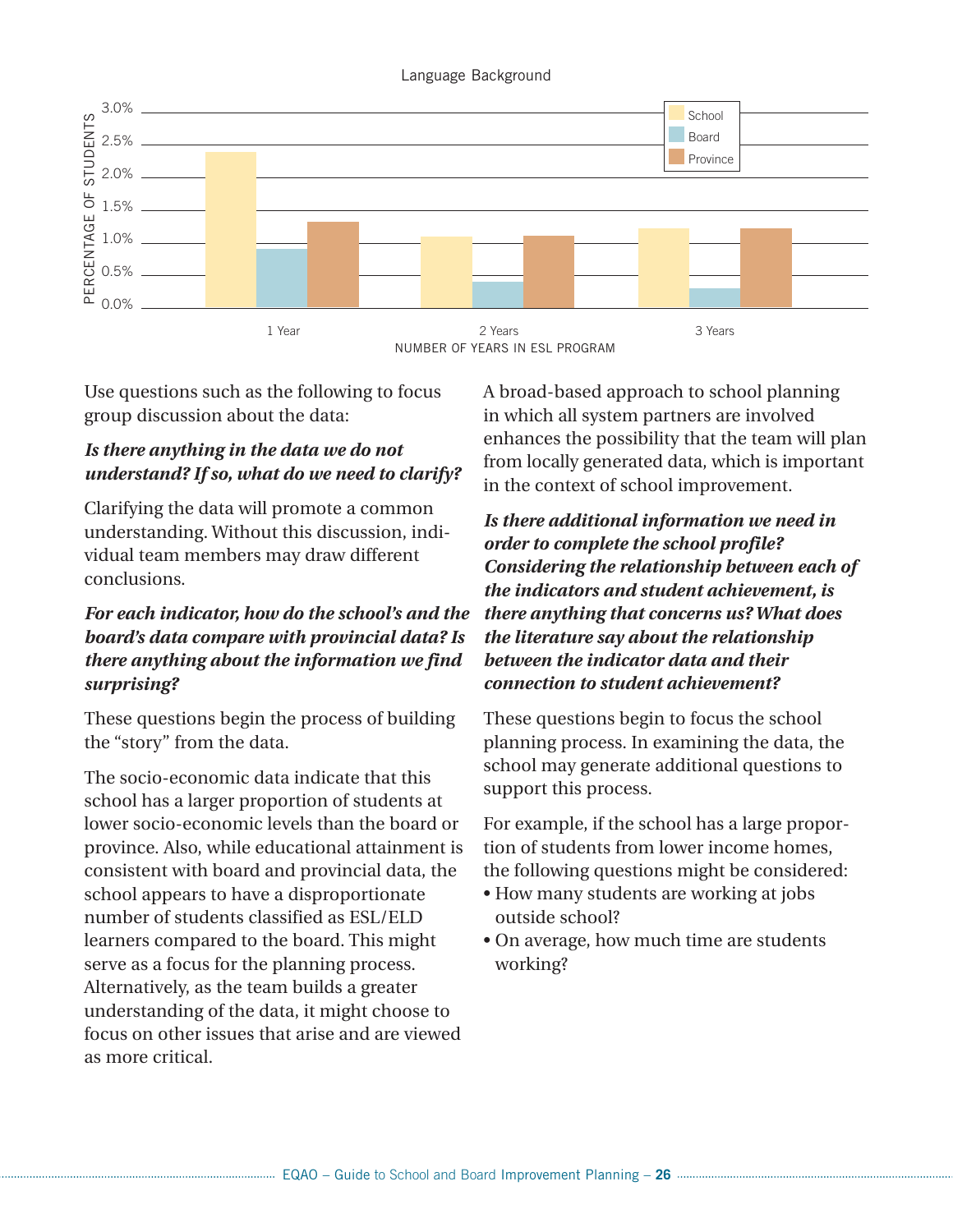Some research indicates that secondary school students who work more than 20 hours a week are more likely to leave college or university without a degree or diploma than those who work fewer hours.

Research on post-secondary school participation and teachers' and parents' expectations might be critical where there is a significant population of students from lower income homes.

*How do the data fit with the other school profile data accumulated? Which two or three elements of the profile are important to consider in developing the school or board plan?*

Schools might look at the data from several different perspectives: for instance, comparing provincial data with school profile data and focusing on the issues raised. If the planning process is to be effective in enhancing student achievement, the planning team must prioritize the issues and develop a focus for action.

#### **Interpreting achievement data**

Schools have many sources of achievement data. The most widely available are report cards and EQAO assessment reports.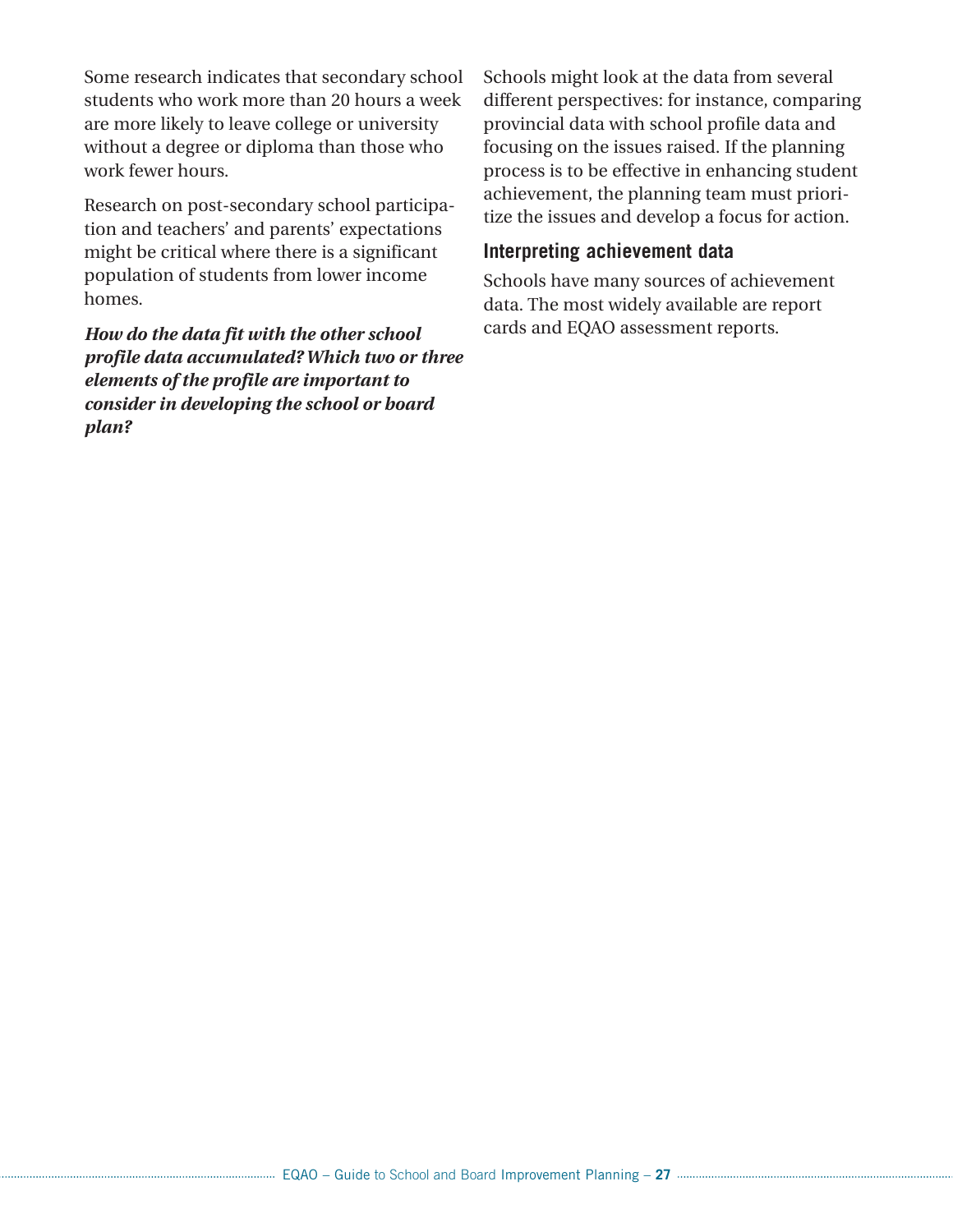# **The school team: understanding data**

The job of the school improvement team is to lead in the development of a plan that addresses the school's needs, to monitor the implementation of the plan and to revise it when appropriate.

Examining and understanding the school information is a critical first step. The following is a recommended process that will ensure both that all relevant data are collected and that the data are thoroughly explored and understood by the team prior to the planning process.

#### **Phase I: Team orientation**

In preparing for data gathering and analysis, the team may want to work through *The Road Ahead IV—A Report on Improving Schools Through Greater Accountability* and *School Improvement Planning: A Handbook for Principals, Teachers and School Councils*, both available on the Ministry's Web site.

#### **Phase II: Data gathering**

A range of data is available to schools for inclusion in the analysis, including

- results of EQAO assessments in Grades 3, 6 and 9 and the OSSLT;
- classroom assessments;
- report card marks;
- results of board- and/or school-administered standardized tests;
- demographic information, such as gender, ESL/ELD and special needs status and student mobility, which is available from EQAO for selected grades;
- student attendance, behaviour incident reports and information on suspensions, rate of homework completion and number of books read and
- results of student attitude surveys completed as part of EQAO assessments.

#### **Phase III: Questioning the data**

The task facing the school improvement team is to answer the question "What do all of these data mean?"

While this may initially seem like an overwhelming task, the following questions will help the team work though the process and ensure that the data have been viewed from a variety of perspectives.

It is important to remember that the "numbers," whether results of a test or descriptions of a population of students, are the "beginning" not the whole story. The task is to use these numbers to develop an understanding.

#### *Do we have the complete picture?*

Keep in mind that EQAO results are a snapshot of student performance at one point in time. It is important to complement the findings from EQAO assessments with information about student achievement throughout the school year, including classroom assignments and report card marks.

#### *Are the results from different sources of information consistent?*

It is important to determine whether the results of EQAO assessments are consistent with ongoing classroom assessment of students' achievement.

#### *Do the students who perform well on a daily basis also perform well on EQAO assessments?*

You can also explore whether those students who perform poorly on EQAO assessments also have difficulty acquiring knowledge and skills in the classroom.

#### *Are the EQAO results consistent with your expectations based on classroom assessment?*

If there are surprises, the team needs to ask why. For example, did anything happen during the EQAO assessments that might have had an impact on results? Or do teachers need to revisit their understanding of expectations, and therefore their judgment of the adequacy of student work?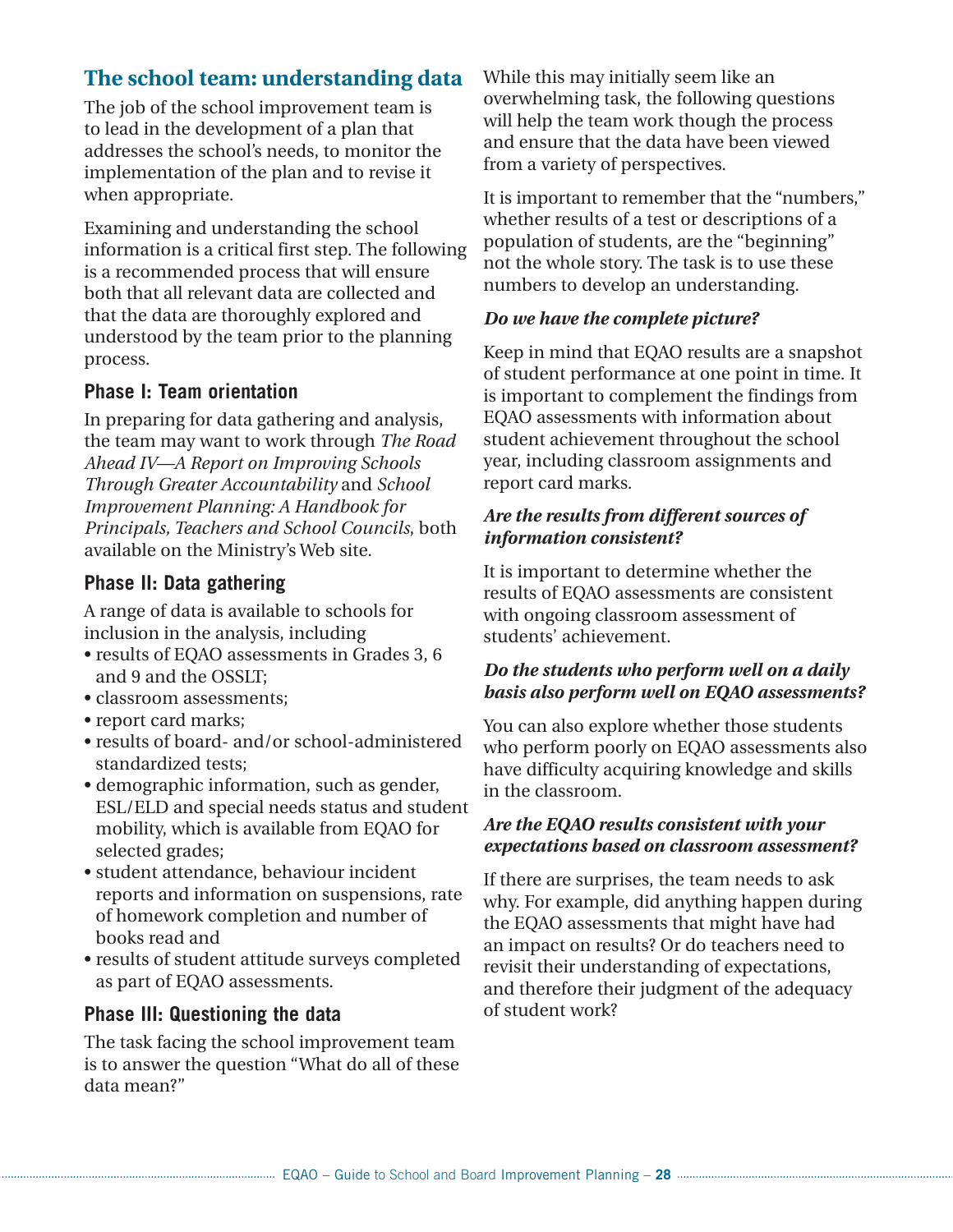#### **Phase IV: Comparing data**

Information is often more meaningful when a point of comparison exists. For example, comparisons can be made

- with other schools in the board and across the province;
- within the school, across a series of years, or
- with schools that have a similar demographic profile.

The team needs to ask:

- How do the school's results this year compare with those of the board?
- How do the results compare with the province's?
- How do the results compare with those of earlier years?
- What trends can we identify in the school, compared with trends in the board or across the province?
- How do the school's results compare with schools with similar demographics?

If the team finds significant differences in student achievement, then it needs to ask how the school's student population compares to that of the board or the province, for example, in terms or socio-economic or ESL/ELD status or student mobility.

If the school's demographic profile is similar to that of the board or the province, yet the results are different, then the team needs to ask about critical areas such as

- program delivery in the school;
- teacher qualifications:
- available resources and
- professional development.

On the other hand, if the school's demographic profile is different from that of the board or the province, the team may need to dig deeper.

#### **Phase V: digging deeper**

Often, further understanding of results arises from "disaggregation" of the data, that is, through examining the performance of various subgroups of students. This examination might consider factors such as gender, length of time in Canada, attendance and attitude.

- Are there differences in the performances of boys and girls? Is the extent of the difference similar to differences at the board or provincial level?
- Are there differences in the performance of ESL/ELD students according to the length of time they have been in Canada? How does this compare to the board?
- Who are the low-achieving students? What are their characteristics? What supports are in place? Who are the high-achieving students? What are their characteristics? What is working for them?
- Do students in the school who are absent more than average attain different achievement levels?
- What are the achievement levels of students with positive and negative attitudes in each subject area?
- What is the pattern of exemptions? Is the number of students exempted fairly stable from year to year?

#### **Some final tips**

In making comparisons, keep in mind that the EQAO data the team should be using are the overall scores for each subject, as they are equated from year to year. Be cautious about attributing meaning to "significant" changes from one year to the next if the number of students is small, or if the demographic profile for one year is different from that of the previous year.

Analyzing your data is about asking questions. Working toward an understanding of the school's achievement means asking questions about the data from a variety of perspectives.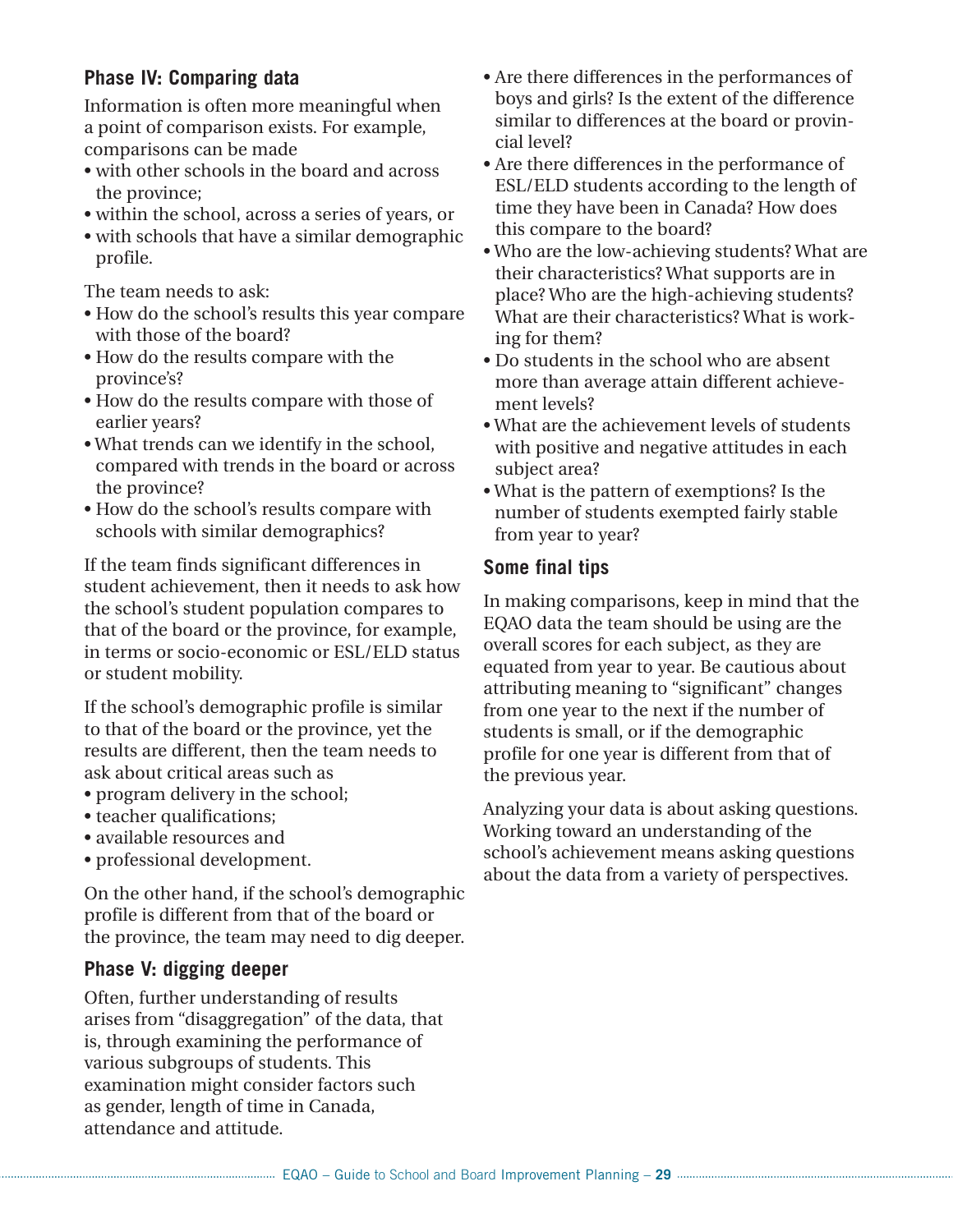# **Self-evaluation: a best-practices checklist**

Use this self-evaluation checklist to evaluate your school or board plan and identify areas for improvement. It covers all the key success factors in improvement planning.

- **1. We involve education partners, including parents and school councils, in multi-year improvement planning.**
- $\Box$  Excellent: Participation of education partners, including their roles in all phases of planning, is well described in the plan.
- $\Box$  Fair: Participation of education partners is included in the plan, but insufficient information is provided about who was involved and how they were involved, or involvement occurs only in some phases of planning.
- $\Box$  Poor: Participation of education partners is not included or is mentioned but not supported by details.
- **2. We provide information about progress in the implementation of past improvement plans and in the improvement of student results.**
- $\Box$  Excellent: The plan provides sufficient information about progress in student achievement and implementation of past improvement plans.
- $\Box$  Fair: The plan provides some information about improvement initiatives that are in place and/or achievement results. However, there is insufficient information about progress toward improvement and implementation of past improvement plans.
- $\Box$  Poor: There is no information regarding progress toward improvement or implementation of past improvement plans.
- **3. We analyze provincial and board EQAO assessment results and other data and interpret data according to local context.**
- $\Box$  Excellent: The plan indicates that the results have been analyzed and data have been interpreted according to local context.
- $\Box$  Fair: The plan indicates that the results have been analyzed and interpreted. However, more or better analysis and interpretation is required.
- $\Box$  Poor: There is evidence that the results have been analyzed and interpreted. However, no supporting data are presented in the plan.
- **4. We identify best practices: procedures and strategies that are working well and producing improved student results.**
- $\Box$  Excellent: The plan identifies best practices and describes how they have been and are being communicated.
- $\Box$  Fair: The plan identifies improvement procedures and strategies, but more information is needed about how the information is communicated.
- $\Box$  Poor: The plan provides insufficient information about successful improvement procedures and strategies and the accompanying communications strategy.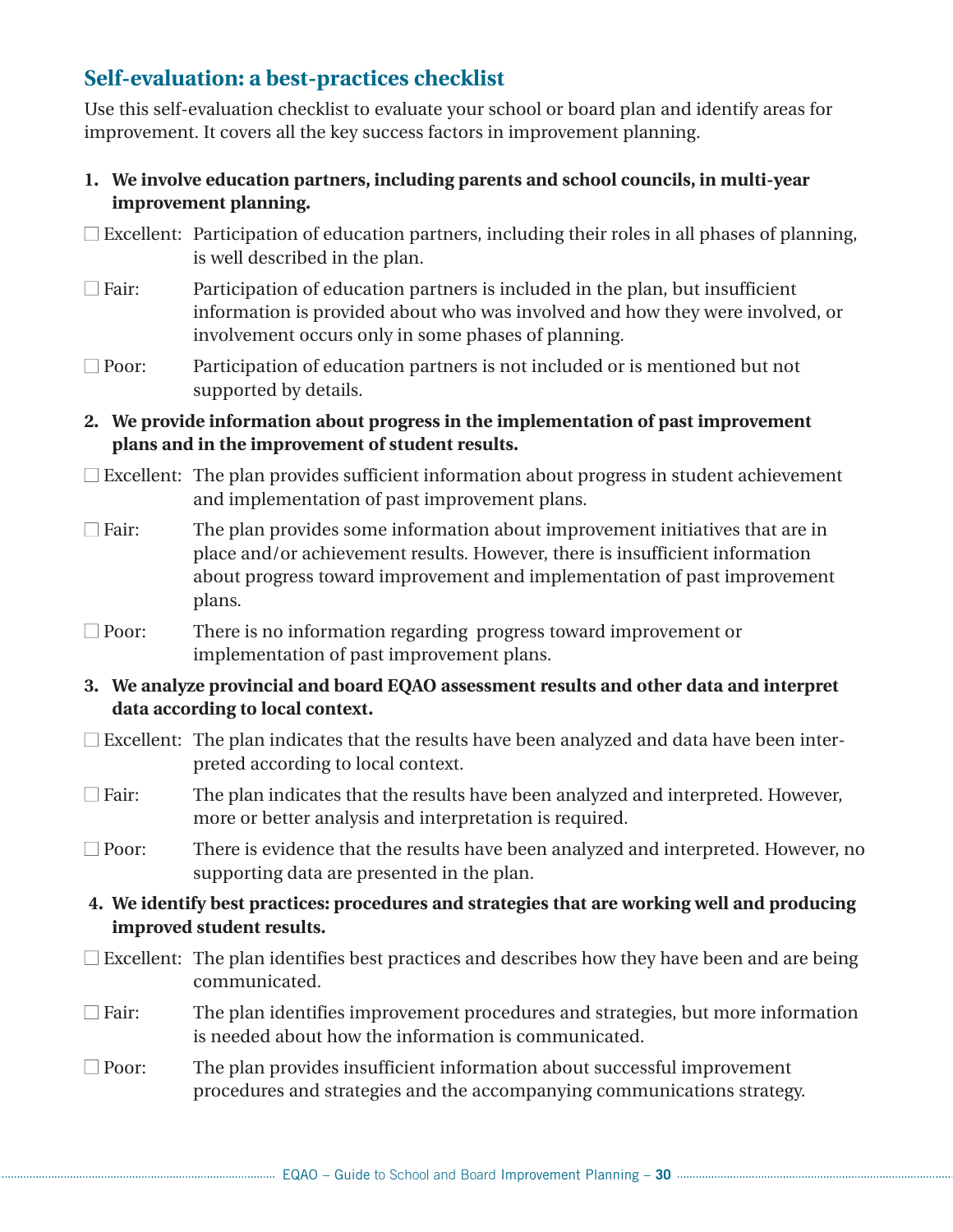- **5. We describe mechanisms for sharing the improvement plan and results and communicating widely with the school community.**
- $\Box$  Excellent: The plan provides sufficient information about the process for sharing the improvement plans and communicating widely with the school community.
- $\Box$  Fair: The plan indicates that improvement plans are shared and communicated, but the process for doing so is not elaborated.
- $\Box$  Poor: The plan provides little information to suggest that improvement plans are communicated widely with the school community and about how this is accomplished.
- **6. We identify areas for new or continuing areas of focus and determine priorities from among these.**
- $\square$  Excellent: The plan identifies appropriate areas for improvement and determines priorities for the primary, junior, intermediate and secondary divisions, as well as for the administration (as required).
- $\Box$  Fair: The plan identifies areas for improvement and determines priorities at some but not all levels or divisions.
- $\Box$  Poor: The plan provides little or no information about priorities and areas for improvement at the board level.
- **7. We specify goals and performance targets (expected results) for each high-priority area of focus.**
- $\Box$  Excellent: The plan lists specific goals and measurable performance targets for each highpriority area of focus.
- $\Box$  Fair: The plan lists some precisely stated and measurable goals and performance targets. However, others are more generally stated.
- $\Box$  Poor: The plans lists only generally stated goals and performance targets.
- **8. We describe specific actions and strategies to improve student learning and achievement results.**
- $\Box$  Excellent: The plan lists specific, appropriate actions and strategies for improvement, for each of the goals.
- $\Box$  Fair: The plan lists specific, appropriate actions and strategies for improvement with respect to some of the goals. However, there are some goals for which specific actions and strategies are missing.
- $\Box$  Poor: The plan provides little or no information about specific, appropriate actions and strategies for improvement. In some cases, it lists only general guidelines.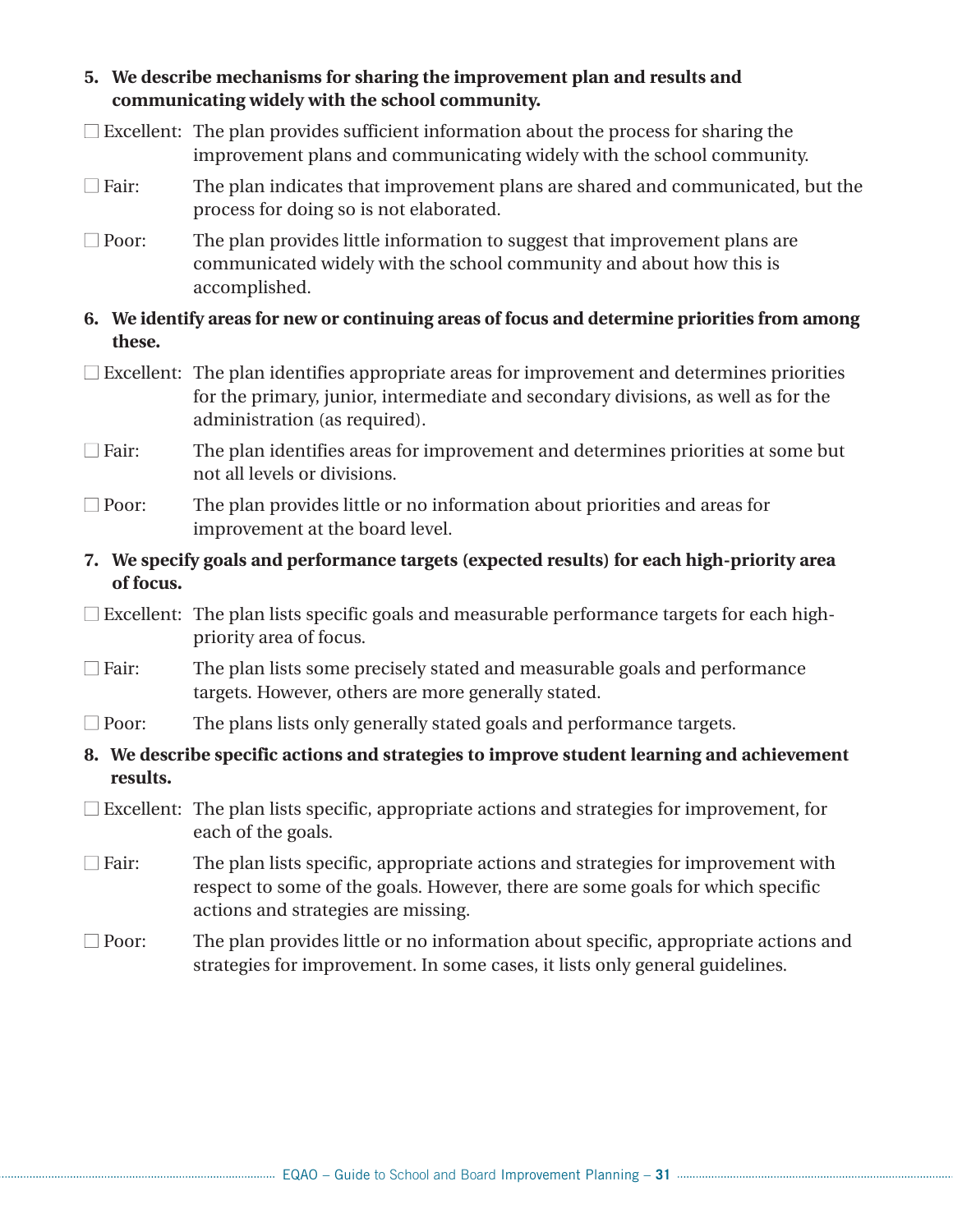#### **9. We identify the human and material resources required to implement each improvement strategy.**

- $\Box$  Excellent: The plan identifies the human and material resources required for implementation.
- $\Box$  Fair: The plan provides some of these elements.
- $\Box$  Poor: The plan provides little or no information about the human and material resources required for implementation.

#### **10. We identify who will be responsible for implementing each action or strategy in the improvement plan.**

- $\Box$  Excellent: The plan identifies either the specific individuals or the roles of individuals (teachers, principals) responsible for implementing each action or strategy.
- $\Box$  Fair: The plan identifies who will be responsible for implementing each action or strategy. However, further details are required to specify each person or group's particular responsibility for each action or strategy.
- $\Box$  Poor: The plan provides little or no information about who will be responsible for implementing each action or strategy.

#### **11.We provide appropriate and realistic timelines for each strategy and place them in a multi-year view.**

- $\square$  Excellent: The plan provides appropriate and realistic timelines and places them in a multi-year view.
- $\Box$  Fair: The plan provides appropriate and realistic timelines. However, they are not placed in a multi-year view.
- $\Box$  Poor: The plan provides little or no information about timelines and does not place them in a multi-year view.

#### **12. We identify indicators of success for each performance target in the priority areas of focus.**

- $\Box$  Excellent: The plan identifies appropriate indicators of success for the performance targets and expected results in the priority areas of focus.
- $\Box$  Fair: The plan identifies indicators of success for the performance targets and expected results in the priority areas of focus. However, the indicators of success are not performance-based or measurable.
- $\Box$  Poor: The plan provides little or no information about indicators of success for the performance targets and expected results.

#### **13. We describe how the implementation of actions and strategies will be regularly monitored and how the plan will be revised if necessary.**

- $\Box$  Excellent: The plan provides sufficient information about how its implementation will be regularly monitored and, if necessary, revised.
- $\Box$  Fair: The plan indicates that its implementation will be regularly monitored and that it will be revised if necessary. However, there is little or no information about how and when this will be done.
- $\Box$  Poor: The plan provides little or no information about implementation monitoring.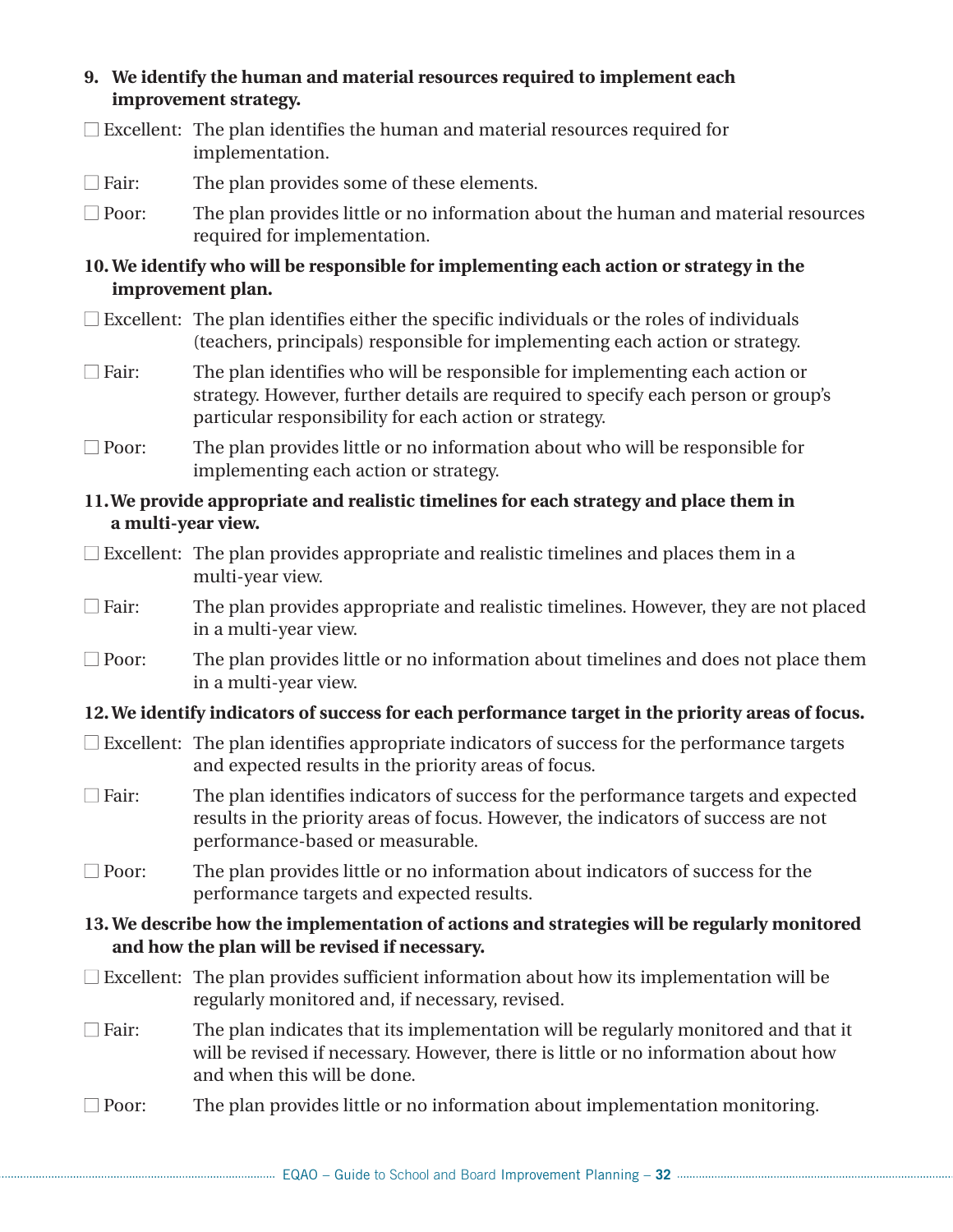# **Improvement planning template**

Date:

Area of Emphasis:

Performance Target or Goal:

| <b>Indicators</b><br>of Success | <b>Strategies</b> | Responsibilities | <b>Resources</b> | <b>Timelines</b> | <b>Progress</b><br><b>Notes</b> |
|---------------------------------|-------------------|------------------|------------------|------------------|---------------------------------|
|                                 |                   |                  |                  |                  |                                 |
|                                 |                   |                  |                  |                  |                                 |
|                                 |                   |                  |                  |                  |                                 |
|                                 |                   |                  |                  |                  |                                 |
|                                 |                   |                  |                  |                  |                                 |
|                                 |                   |                  |                  |                  |                                 |
|                                 |                   |                  |                  |                  |                                 |
|                                 |                   |                  |                  |                  |                                 |
|                                 |                   |                  |                  |                  |                                 |
|                                 |                   |                  |                  |                  |                                 |
|                                 |                   |                  |                  |                  |                                 |
|                                 |                   |                  |                  |                  |                                 |